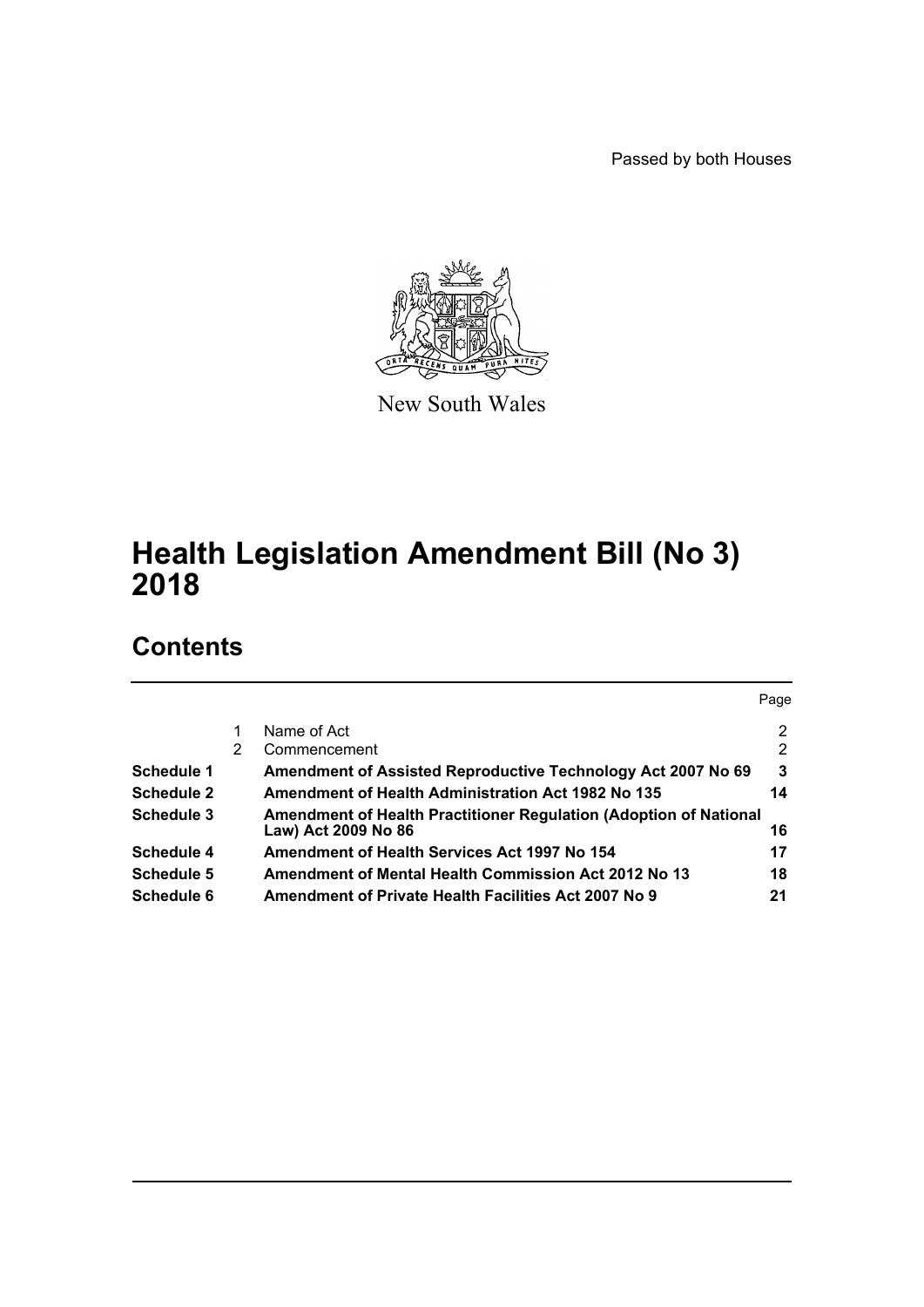*I certify that this PUBLIC BILL, which originated in the LEGISLATIVE COUNCIL, has finally passed the LEGISLATIVE COUNCIL and the LEGISLATIVE ASSEMBLY of NEW SOUTH WALES.*

*Legislative Council 2018* *Clerk of the Parliaments*

New South Wales

# **Health Legislation Amendment Bill (No 3) 2018**

Act No , 2018

An Act to make miscellaneous amendments to various Acts that relate to health and associated matters.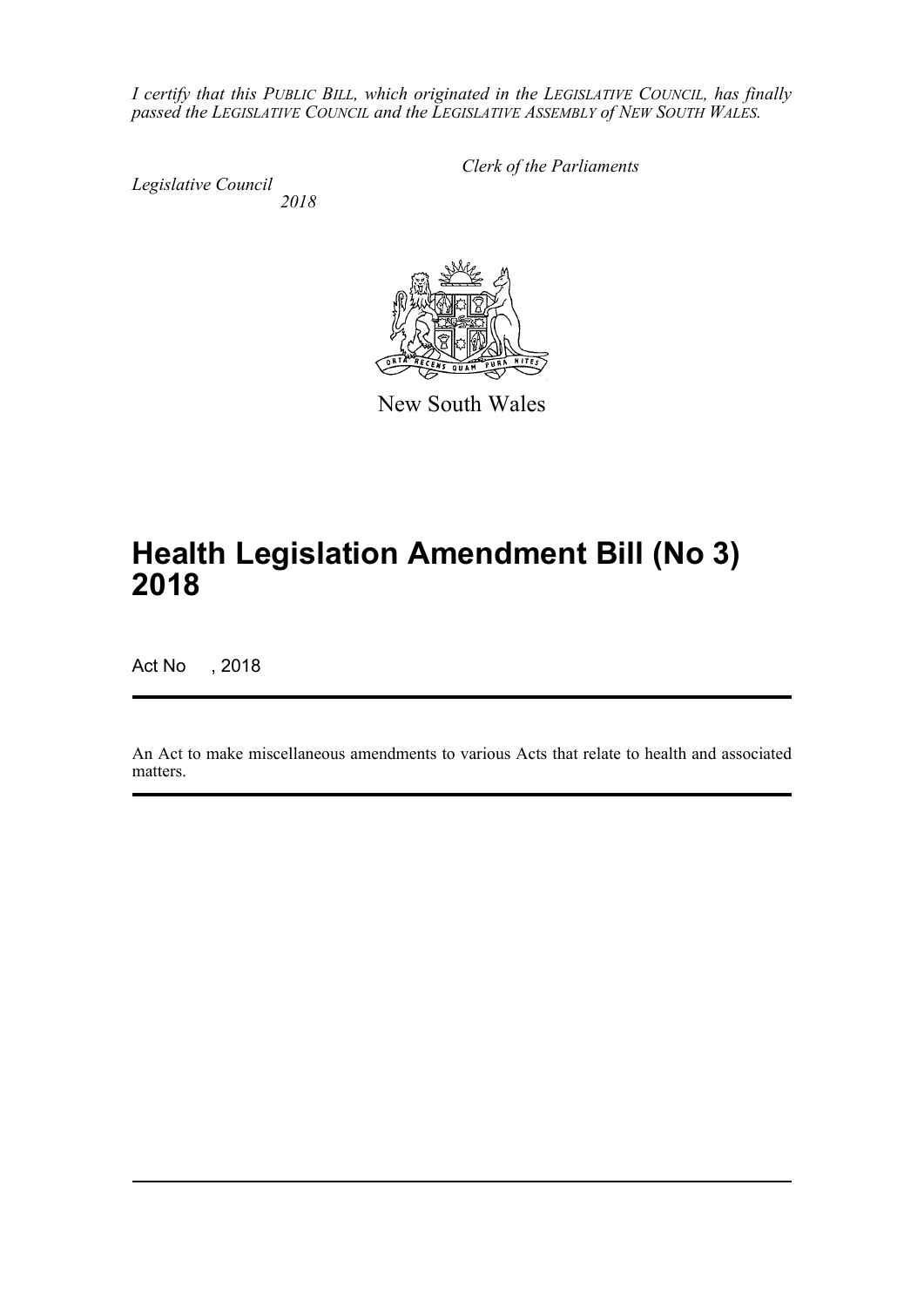Health Legislation Amendment Bill (No 3) 2018 [NSW]

#### <span id="page-2-0"></span>**The Legislature of New South Wales enacts:**

#### **1 Name of Act**

This Act is the *Health Legislation Amendment Act (No 3) 2018*.

#### <span id="page-2-1"></span>**2 Commencement**

- (1) This Act commences on the date of assent to this Act except as otherwise provided by this section.
- (2) Schedule 1 commences 1 month after the date of assent to this Act.
- (3) Schedules 2 [1], 3 [1] and [2], 4 [3] and 6 commence on a day or days to be appointed by proclamation.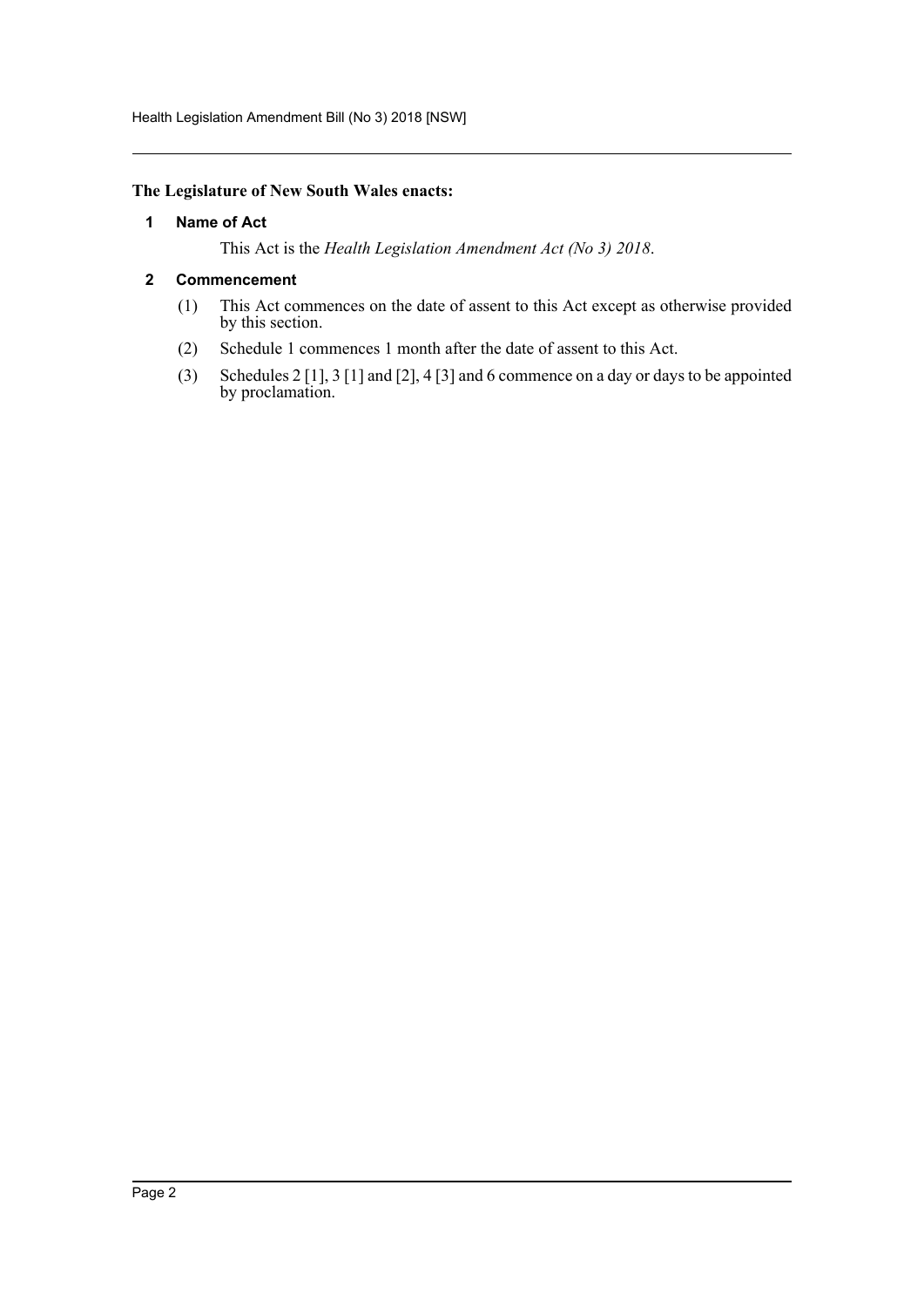# <span id="page-3-0"></span>**Schedule 1 Amendment of Assisted Reproductive Technology Act 2007 No 69**

# **[1] Section 4 Definitions**

Insert in alphabetical order in section 4 (1):

*donated embryo*—see section 4B.

*health services provider* means any of the following:

- (a) an ART provider or a person that has at any time been an ART provider,
- (b) a registered medical practitioner, a person who has at any time been a registered medical practitioner or a person who, at any time before the repeal of the *Medical Practice Act 1992*, was registered as a medical practitioner under that Act,
- (c) a public health organisation within the meaning of the *Health Services Act 1997*,
- (d) a private health facility within the meaning of the *Private Health Facilities Act 2007*,
- (e) any person or body of a class prescribed by the regulations.

# **[2] Section 4 (1), definition of "donated gamete"**

Omit the definition. Insert instead:

*donated gamete*—see section 4B.

**[3] Section 4 (2)**

Omit the subsection.

# **[4] Sections 4A and 4B**

Insert after section 4:

# **4A References to ART treatment involving gametes**

A reference in this Act to ART treatment involving the use of a gamete includes a reference to ART treatment involving the use of an embryo created from a gamete.

#### **4B References to "donated gametes" and "donated embryos"**

- (1) A reference in this Act to a *donated gamete*:
	- (a) is a reference to a gamete donated by a gamete provider for use by a person other than the gamete provider or the gamete provider's spouse, and
	- (b) includes a reference to a gamete used to create a donated embryo (whether or not the gamete was originally obtained from the gamete provider as a donated gamete and whether or not the embryo was originally created for use as a donated embryo).
- (2) A reference in this Act to a *donated embryo* is a reference to an embryo donated after its creation for use by a person who is not:
	- (a) one of the gamete providers from whom the gametes used to create the embryo were obtained, or
	- (b) the spouse of one of those gamete providers.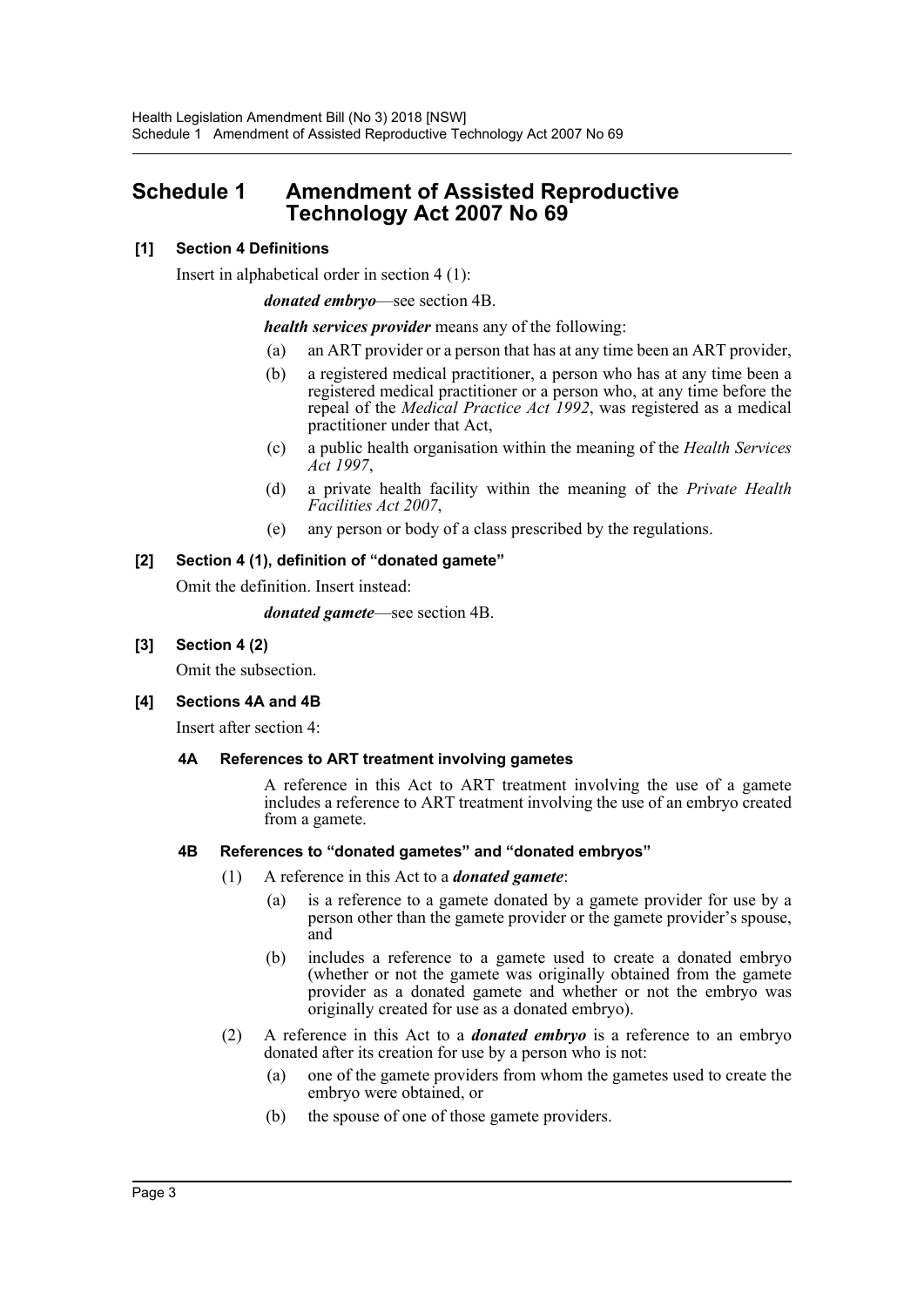#### **[5] Section 12 Counselling to be available**

Omit section 12 (2) (b).

#### **[6] Section 12 (2A)–(2C)**

Insert after section 12 (2):

- (2A) An ART provider that has possession of a gamete, or an embryo created using a gamete, that was not originally obtained from the gamete provider as a donated gamete must ensure that counselling services are made available to the gamete provider if the gamete provider proposes to donate the gamete or embryo for use by a person other than the gamete provider or the gamete provider's spouse.
- (2B) The counselling services under subsection (2A) must:
	- (a) be available at the premises of the ART provider, and
	- (b) be offered before the gamete or embryo is used.
- (2C) Counselling services under this section must be provided by a person with the qualifications (if any) prescribed by the regulations.

# **[7] Section 13**

Omit sections 13 and 14. Insert instead:

#### **13 Provision of information to participants in ART services**

- (1) An ART provider must, in accordance with this section:
	- (a) inform a person specified in Column 1 of the Table to this subsection of the matters specified opposite in Column 2, and
	- (b) obtain confirmation from the person that the person understands those matters,

before providing an ART service specified opposite in Column 3.

Maximum penalty: 800 penalty units in the case of a corporation or 400 penalty units in any other case.

#### **Table**

|   | Column 1                                                                         | Column <sub>2</sub>      | Column <sub>3</sub>                     |
|---|----------------------------------------------------------------------------------|--------------------------|-----------------------------------------|
|   | Person                                                                           | <b>Matters</b>           | <b>ART service</b>                      |
| 1 | A woman seeking ART<br>treatment that does not<br>use donated gametes            | Basic list of matters    | ART treatment to the<br>woman           |
| 2 | A woman seeking ART<br>treatment that uses<br>donated gametes                    | Extended list of matters | ART treatment to the<br>woman           |
| 3 | A person proposing to<br>provide a gamete (other<br>than as a donated<br>gamete) | Basic list of matters    | Obtaining the gamete<br>from the person |
| 4 | A person proposing to<br>provide a donated<br>gamete                             | Extended list of matters | Obtaining the gamete<br>from the person |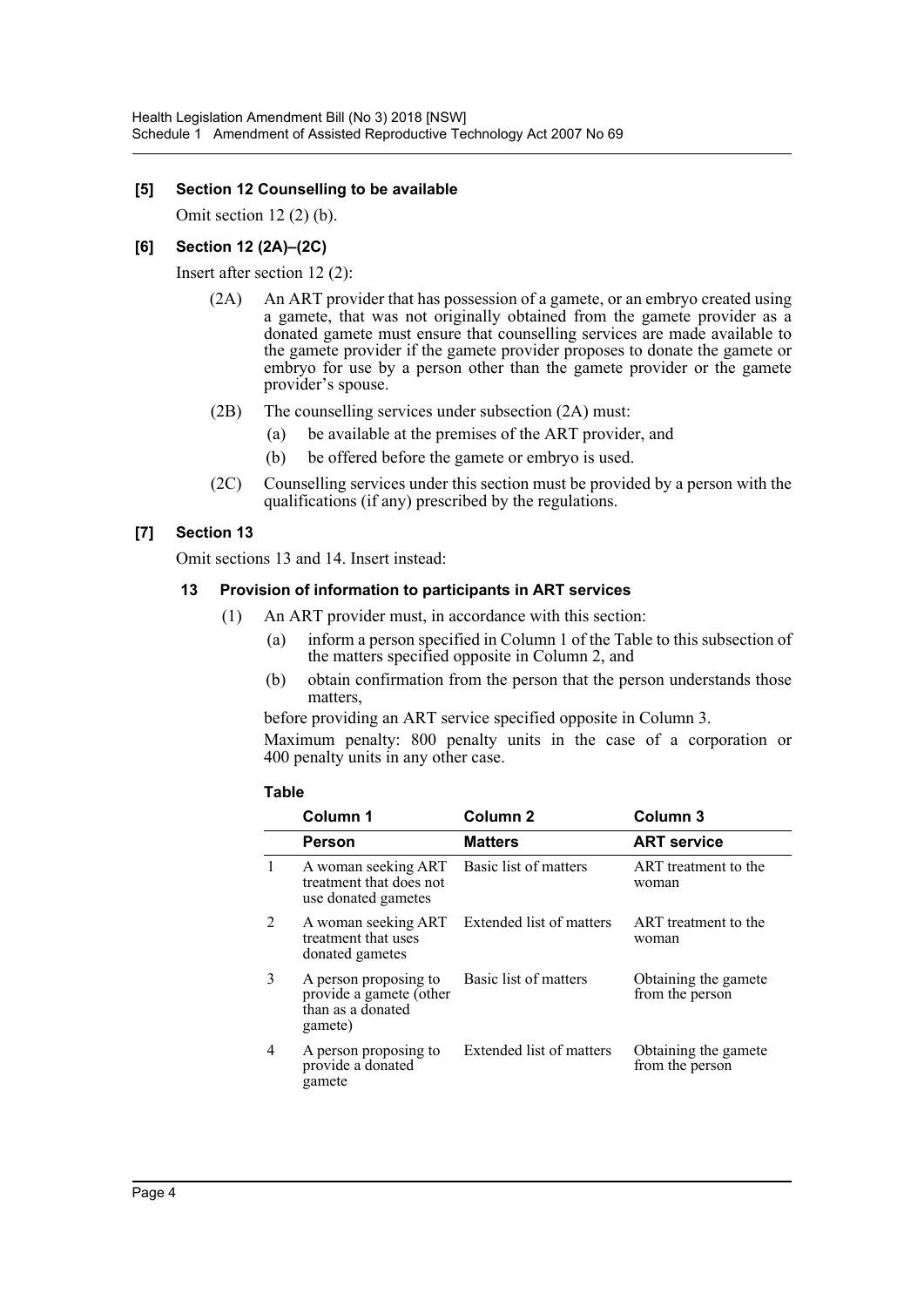| Column 1                                                              | Column <sub>2</sub>                             | Column 3                                                                                                                                                                            |  |
|-----------------------------------------------------------------------|-------------------------------------------------|-------------------------------------------------------------------------------------------------------------------------------------------------------------------------------------|--|
| Person                                                                | <b>Matters</b>                                  | <b>ART service</b>                                                                                                                                                                  |  |
| whom the gamete was<br>not originally obtained<br>as a donated gamete | A gamete provider from Extended list of matters | Using the gamete, or an<br>embryo created using<br>the gamete, in providing<br>ART treatment to a<br>person who is not the<br>gamete provider or the<br>gamete provider's<br>spouse |  |

- (2) The *basic list of matters* that a person must be informed of under this section is as follows:
	- (a) the availability of counselling services,
	- (b) the effect of a gamete provider's consent under Division 3, and how and until when such a consent may be modified or revoked,
	- (c) any other matter that is prescribed by the regulations.
- (3) The *extended list of matters* that a person must be informed of under this section is as follows:
	- (a) the availability of counselling services,
	- (b) the effect of a gamete provider's consent under Division 3, and how and until when such a consent may be modified or revoked,
	- (c) the obligations of the ART provider in relation to obtaining information about the person and the person's offspring,
	- (d) the application of section 62 to the person, including in relation to information provided to the ART provider by the person,
	- (e) the existence of the central register and the information about the person and the person's offspring that will be held on the register,
	- (f) the right of the person to obtain information held on the register about the person,
	- (g) the right of the person and the person's offspring to obtain information held on the register about other persons,
	- (h) the right of other persons to obtain information held on the register about the person and the person's offspring,
	- (i) any other matter that is prescribed by the regulations.
- (4) Any information required to be provided under this section is to be provided in the approved form (if any).
- (5) Any confirmation required to be obtained under this section is to be obtained in the approved form (if any).

# **[8] Section 16 Interpretation**

Omit "by a gamete" from the definition of *consent* in section 16 (a). Insert instead "of a gamete".

# **[9] Section 17 Giving, modifying and revoking consent**

Insert ", in the approved form (if any)," after "notice" in section 17 (1).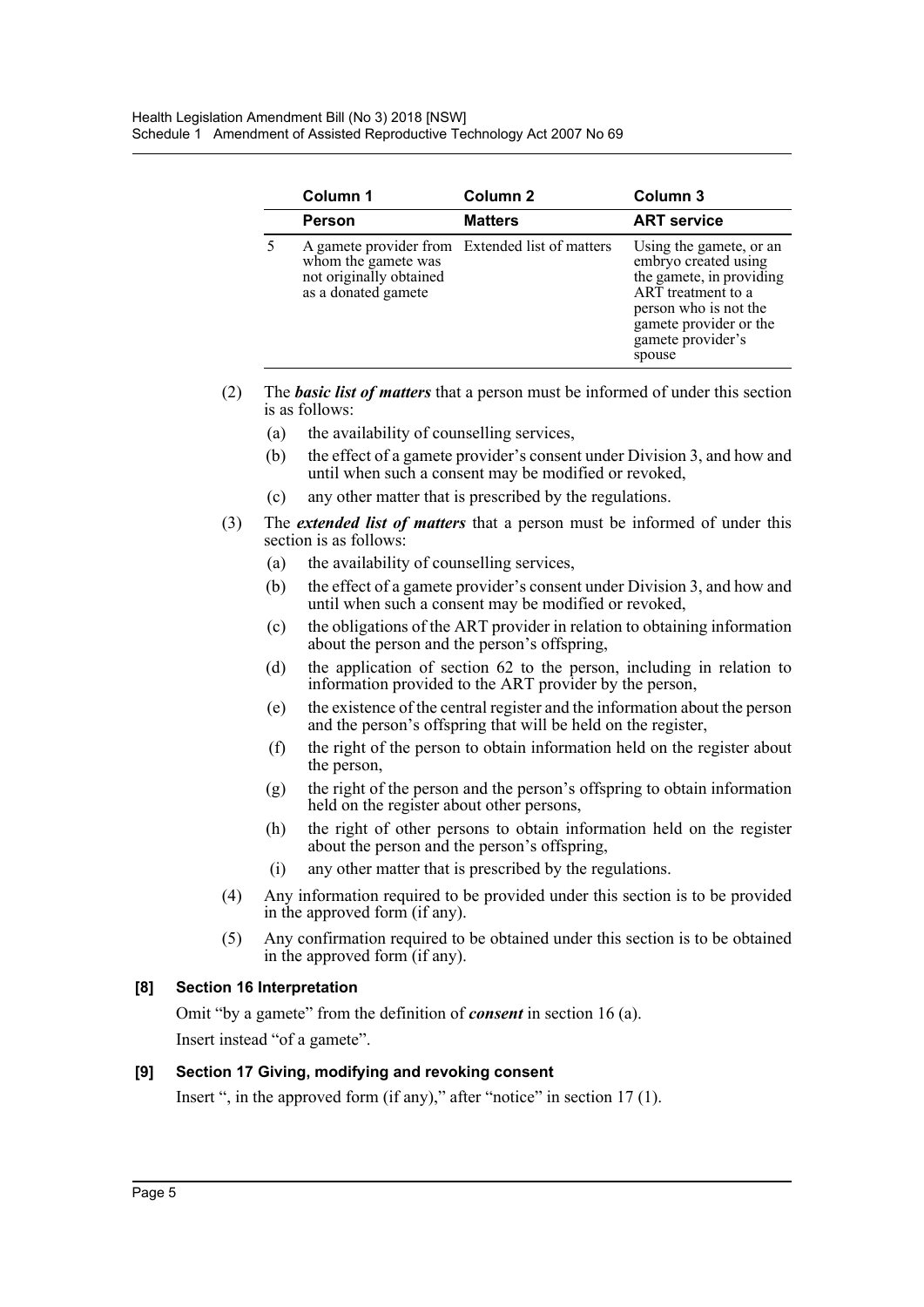# **[10] Section 17 (3)**

Omit the subsection. Insert instead:

- (3) A gamete provider may modify or revoke his or her consent by giving written notice, in the approved form (if any), of the modification or revocation of consent to:
	- (a) the ART provider that obtained the gamete from the gamete provider, or
	- (b) any ART provider that is, or has ever been, in possession of the gamete or embryo to which the modification or revocation of consent relates.

#### **[11] Section 17 (4) (b) and (c)**

Omit section 17 (4) (b). Insert instead:

- (b) in the case of a gamete that is used to create a donated embryo—the embryo is implanted in the body of a woman, or
- (c) in any other case—the gamete is placed in the body of a woman or an embryo created using the gamete is implanted in the body of a woman.

# **[12] Section 17 (5)–(8)**

Omit section 17 (5) and (6). Insert instead:

- (5) As soon as practicable after an ART provider is given written notice by a gamete provider of the modification or revocation of his or her consent, the ART provider must give written notice of the modification or revocation to any other ART provider to which the ART provider has supplied the gamete or any embryo created using the gamete.
- (6) As soon as practicable after an ART provider is given written notice by another ART provider of the modification or revocation of a gamete provider's consent, the ART provider must give written notice of the modification or revocation to any other ART provider to which the ART provider has supplied the gamete or any embryo created using the gamete.
- (7) Except as provided by section 17A, a modification or revocation of consent takes effect in relation to an ART provider as soon as the ART provider is given written notice of the modification or revocation in accordance with this section.
- (8) A reference in this section to a *donated gamete* does not include a reference to a gamete that becomes a donated gamete only after being used to create an embryo.

# **[13] Sections 17A and 17B**

Insert after section 17:

#### **17A Verification of identify of person giving, modifying or revoking consent**

- (1) An ART provider that is given a written notice under section 17 must take the following steps to verify the identity of the person purportedly giving the consent to which the notice relates:
	- (a) the steps (if any) prescribed by the regulations,
	- (b) if there are no steps prescribed by the regulations, reasonable steps.

Maximum penalty: 800 penalty units in the case of a corporation or 400 penalty units in any other case.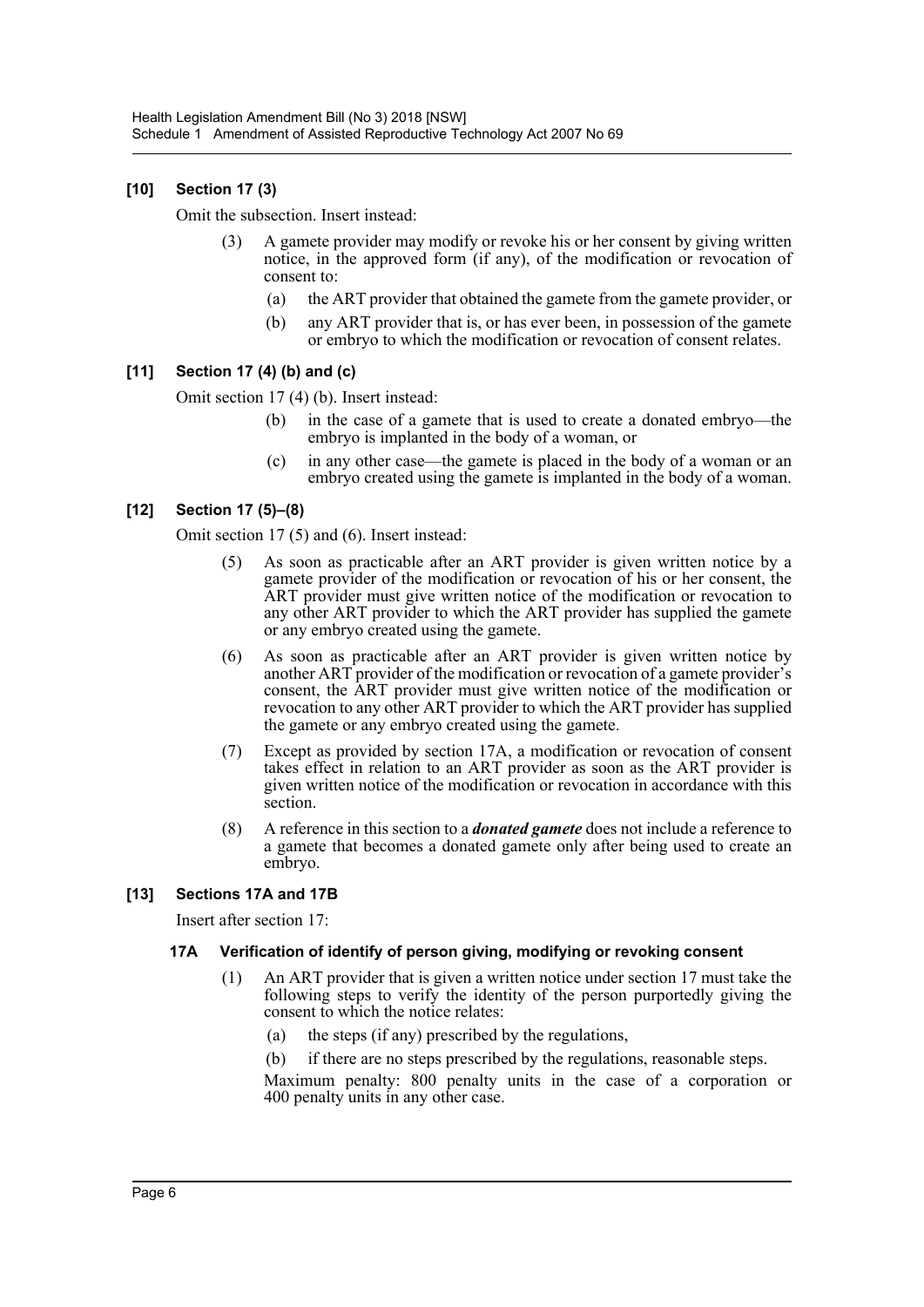- (2) A gamete provider's consent has no effect in relation to an ART provider that is required to comply with subsection (1) in connection with that consent until the ART provider so complies.
- (3) An ART provider that is given a written notice under section 17 (5) or (6) is not required to comply with subsection (1) in connection with the modification or revocation to which the notice relates if the ART provider has reasonable grounds to believe that another ART provider has already complied with subsection (1) in connection with the modification or revocation.
- (4) In this section, *consent* includes the modification or revocation of consent.

# **17B ART provider to take steps to obtain confirmation of consent in certain cases**

- (1) An ART provider must not carry out any of the following activities in respect of a gamete or embryo (other than a donated gamete or donated embryo) unless the ART provider has taken the required steps, in accordance with this section, to obtain confirmation of the gamete provider's consent to the activity concerned:
	- (a) use the gamete to create an embryo outside the body of a woman,
	- (b) provide ART treatment to a woman using the gamete or embryo,
	- (c) supply the gamete or embryo to another person (including an ART provider),

(d) export, or cause to be exported, the gamete or embryo from this State. Maximum penalty: 800 penalty units in the case of a corporation or 400 penalty units in any other case.

- (2) The *required steps* are the steps (if any) prescribed by the regulations or, if there are no steps prescribed by the regulations, reasonable steps.
- (3) The ART provider must take the required steps no earlier than the period of time, determined in accordance with the regulations, before the activity concerned.
- (4) An ART provider is not required to comply with this section:
	- (a) if the ART provider knows or believes on reasonable grounds that the gamete provider is deceased, or
	- (b) in any other circumstances prescribed by the regulations.

# **[14] Section 24 Use of gametes or embryos provided more than 5 years ago**

#### Insert after section 24 (4):

(5) A reference in this section to the *supply* of a gamete includes a reference to the supply of an embryo created using the gamete.

# **[15] Section 25 Storage of gametes or embryos**

Insert "or a donated embryo," after "donated gamete," in section 25 (3) (d).

#### **[16] Section 26 Donated gametes or embryos—time limit on use**

Omit section 26 (1). Insert instead:

- (1) An ART provider must not provide the following ART treatment without the written authorisation of the Secretary:
	- (a) ART treatment using a donated gamete (but not ART treatment referred to in paragraph (b)) if the gamete was obtained from the donor more than 15 years before the provision of the ART treatment,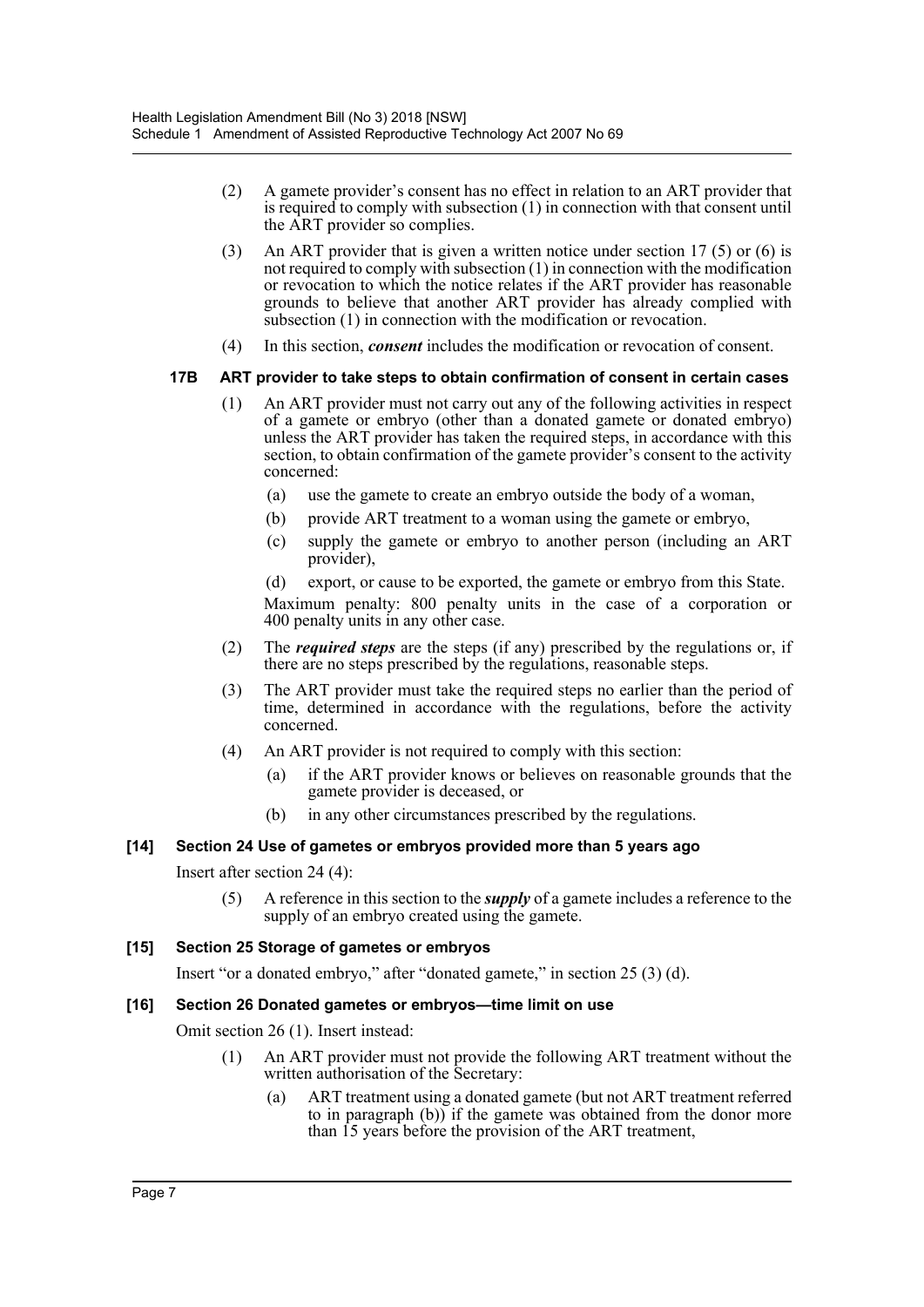(b) ART treatment using an embryo created from a donated gamete, or using a donated embryo, if the embryo was created more than 15 years before the provision of the ART treatment.

Maximum penalty: 400 penalty units in the case of a corporation or 200 penalty units in any other case.

#### **[17] Section 30 Collection of information**

Renumber section 30 (1A) as section 30 (2A) and insert it immediately after section 30 (2).

#### **[18] Section 30 (2)**

Omit "required under". Insert instead "specified in".

#### **[19] Section 30 (3)**

Omit the subsection. Insert instead:

- (3) An ART provider must not use a gamete in the provision of ART treatment to a woman unless the ART provider has obtained the following information:
	- (a) the full name, residential address and date of birth of the woman,
	- (b) any other information about the woman, the woman's spouse (if any) and any offspring of the woman that the regulations may require the ART provider to obtain.

#### **[20] Section 30 (5)–(8)**

Insert after section 30 (4) (before the penalty provision):

- An ART provider that provides ART treatment to a woman using a donated gamete must take reasonable steps to find out from the woman, no earlier than 1 month and no later than 4 months after the treatment, whether or not she is pregnant as a result of the treatment.
- (6) The ART provider is not required to take those steps if the ART provider knows that the woman is not pregnant as a result of the treatment.
- (7) The ART provider must take further reasonable steps to find out from the woman, no earlier than 10 months and no later than 15 months after the ART treatment:
	- (a) whether or not an offspring was born as a result of the treatment, and
	- (b) the full name, sex and date of birth of the offspring.
- (8) The ART provider is not required to take those steps if the ART provider:
	- (a) is informed by the woman earlier than 10 months after the treatment that an offspring was born as a result of the treatment and the woman informs the ART provider of the full name, sex and date of birth of the offspring, or
	- (b) knows that no offspring was born as a result of the treatment.

#### **[21] Section 31 Records to be kept by ART provider**

Insert "or  $(2)$ " after "30  $(1)$ " in section 31  $(1)$   $(a)$   $(i)$ .

#### **[22] Section 31 (1) (b)**

Omit the paragraph. Insert instead:

(b) for each woman who is provided ART treatment by the ART provider: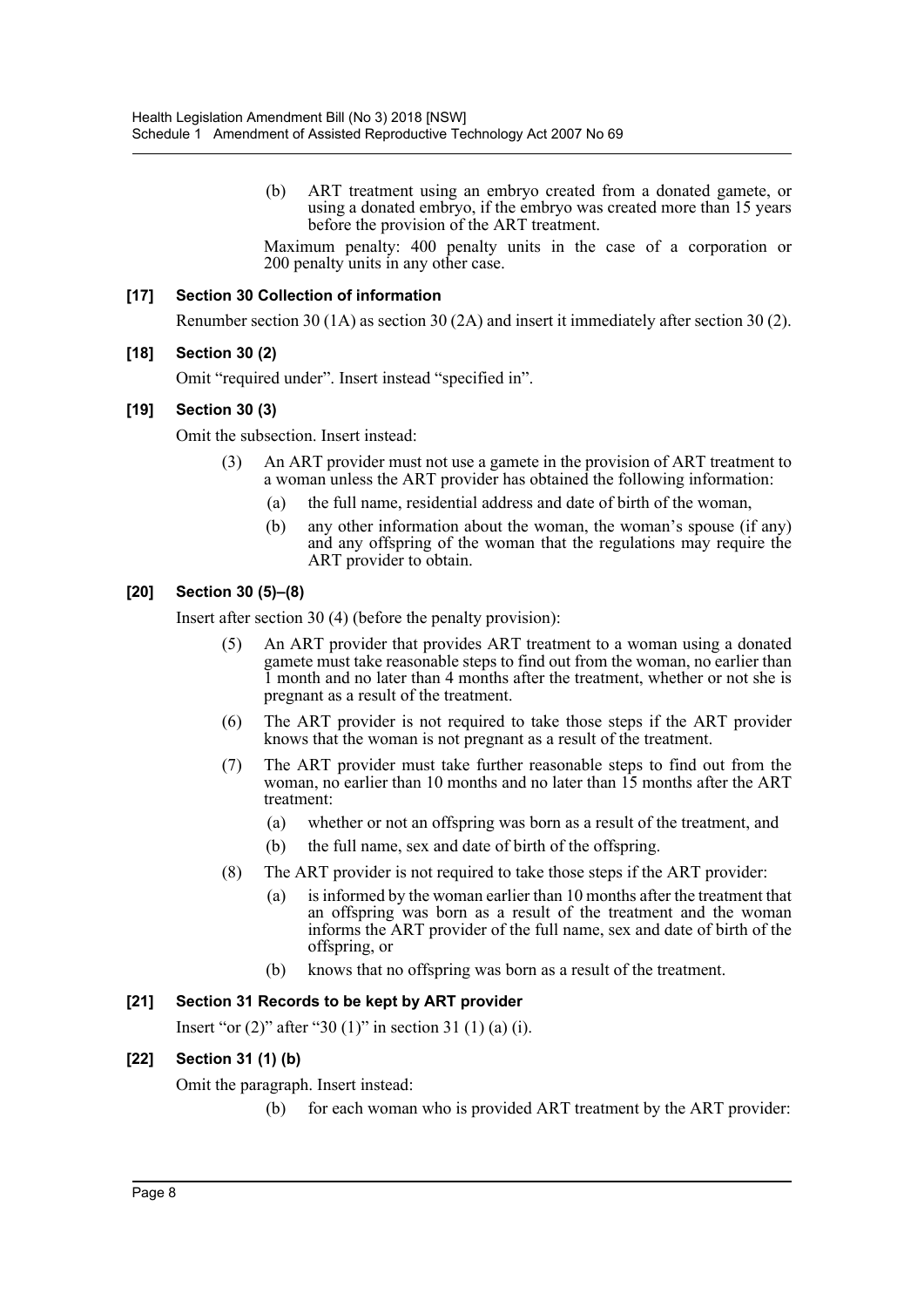- (i) the full name, residential address and date of birth of the woman, and
- (ii) any other information required to be obtained under section 30 (3) about the woman, the woman's spouse (if any) and any offspring of the woman,
- (b1) for each woman who has been provided ART treatment by the ART provider using a donated gamete:
	- (i) whether or not the woman is or has been pregnant, up until at least 1 month after the treatment, as a result of the treatment, or
	- (ii) if the ART provider does not know whether or not the woman is or has been pregnant, up until at least 1 month after the treatment, as a result of the treatment—information to that effect,

# **[23] Section 31 (1) (c)**

Insert "known by the ART provider to have been" after "each offspring".

# **[24] Section 31 (1) (c) (ii)**

Omit "name". Insert instead "full name".

# **[25] Sections 31 (1) (c) (iii), 40A (1) (b), 41R (a) and 41T (1)**

Omit "of the gamete" wherever occurring.

# **[26] Section 31 (1) (c1)**

Insert after section 31 (1) (c):

(c1) if at least 15 months have passed since the ART provider provided ART treatment to a woman and the ART provider does not know whether or not an offspring has been born as a result of the treatment—information to that effect,

# **[27] Part 3, Division 1, heading**

Omit the heading. Insert instead:

# **Division 1 Preliminary**

# **[28] Section 32B Disclosure of information on the central register generally**

Insert "or Part 3A" after "this Part".

# **[29] Section 32B (2) and (3)**

Insert at the end of section 32B:

- (2) For the purposes of the provisions of this Part and Part 3A relating to disclosure, the Secretary is entitled to assume that information provided to the Secretary and held on the central register is accurate.
- (3) Nothing in this section limits section 33D (1).

# **[30] Section 33 Mandatory giving of information by ART providers**

Omit section 33 (1). Insert instead:

(1) An ART provider that provides ART treatment using a donated gamete must, within 2 months after becoming aware that a live offspring has been born as a result of the treatment, give the Secretary: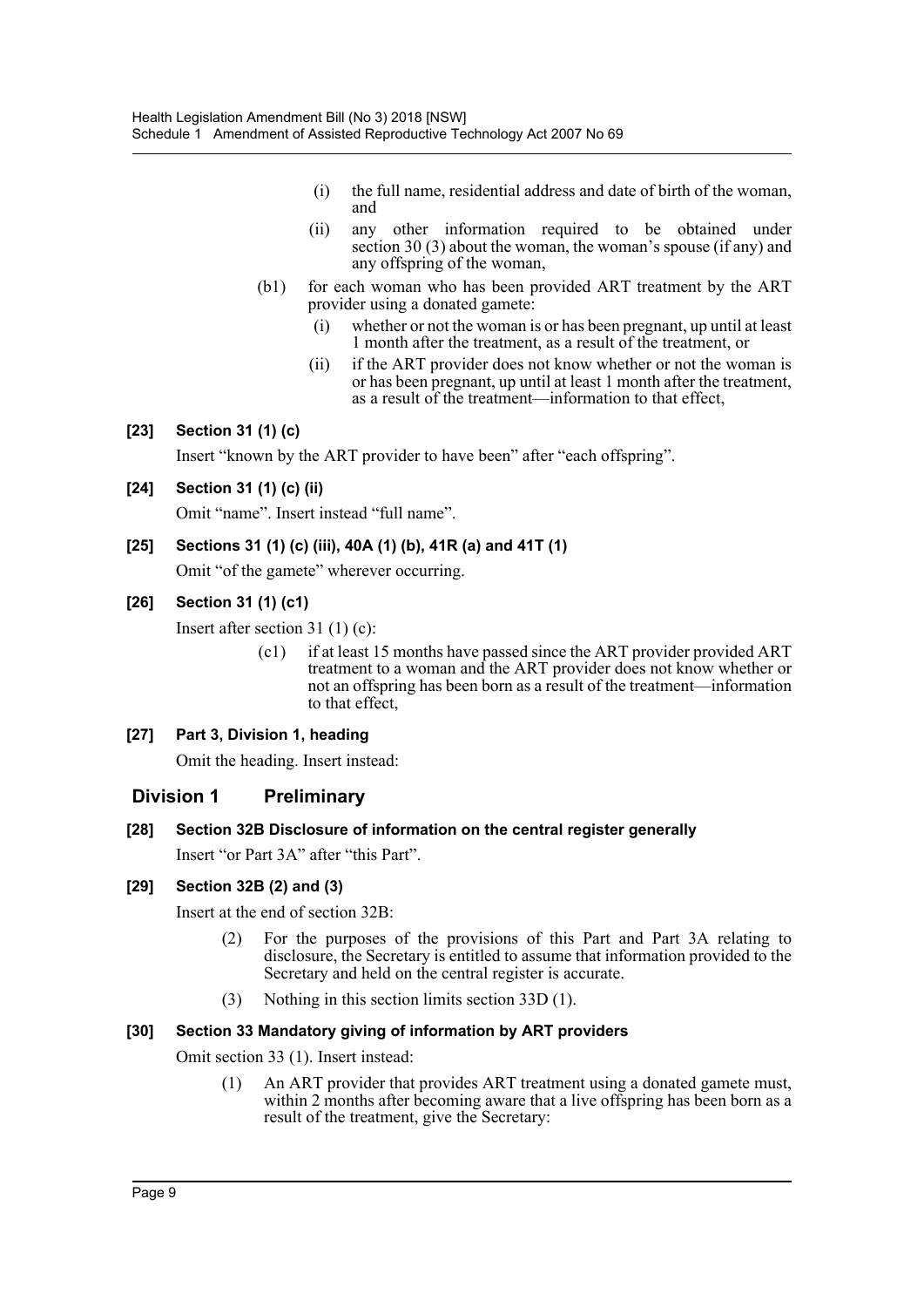- (a) the records that the ART provider is required to keep under section 31 (1) (a) (i) and (iii) in relation to the gamete and embryo created from that gamete, and
- (b) the records that the ART provider is required to keep under section 31 (1) (c) in relation to the offspring.

Maximum penalty: 400 penalty units in the case of a corporation or 200 penalty units in any other case.

- (1A) An ART provider that provides ART treatment to a woman using a donated gamete must, no earlier than 15 months and no later than 16 months after the treatment, do the following if the ART provider does not know whether or not a live offspring has been born as a result of the treatment:
	- (a) inform the Secretary that the ART provider does not know whether or not a live offspring has been born as a result of the treatment,
	- (b) give the Secretary:
		- (i) the records that the ART provider is required to keep under section 31 (1) (a) (i) and (iii) in relation to the gamete and embryo created from that gamete, and
		- (ii) the full name of the woman.

Maximum penalty: 400 penalty units in the case of a corporation or 200 penalty units in any other case.

# **[31] Section 33B Voluntary giving of information about personal characteristics of donor**

Omit "The donor of a gamete" from section 33B (1). Insert instead "A donor".

#### **[32] Sections 33C (1) and 36 (1) (a)**

Omit "of a gamete" wherever occurring.

#### **[33] Section 33D Secretary to ensure accuracy of central register in relation to ART treatment**

Insert "or" after "enter information," in section 33D (1) (a).

#### **[34] Section 33D (1A)–(1C)**

Insert after section 33D (1):

- (1A) The Secretary may, on the Secretary's own initiative, enter in the central register information relating to any of the following persons:
	- (a) a live offspring whom the Secretary has reasonable grounds to be satisfied was born as a result of the provision by an ART provider of ART treatment, on or after 1 January 2010, using a donated gamete,
	- (b) a person whom the Secretary has reasonable grounds to be satisfied is the donor from whom the donated gamete was obtained (the *gamete provider*),
	- (c) the woman who gave birth to the offspring.
- (1B) The information that may be entered on the central register under subsection (1A) includes any of the following:
	- (a) the full name, sex and date of birth of the offspring,
	- (b) the full name, residential address, date of birth, ethnicity, physical characteristics and relevant medical history of the gamete provider,
	- (c) the sex and year of birth of each offspring of the gamete provider,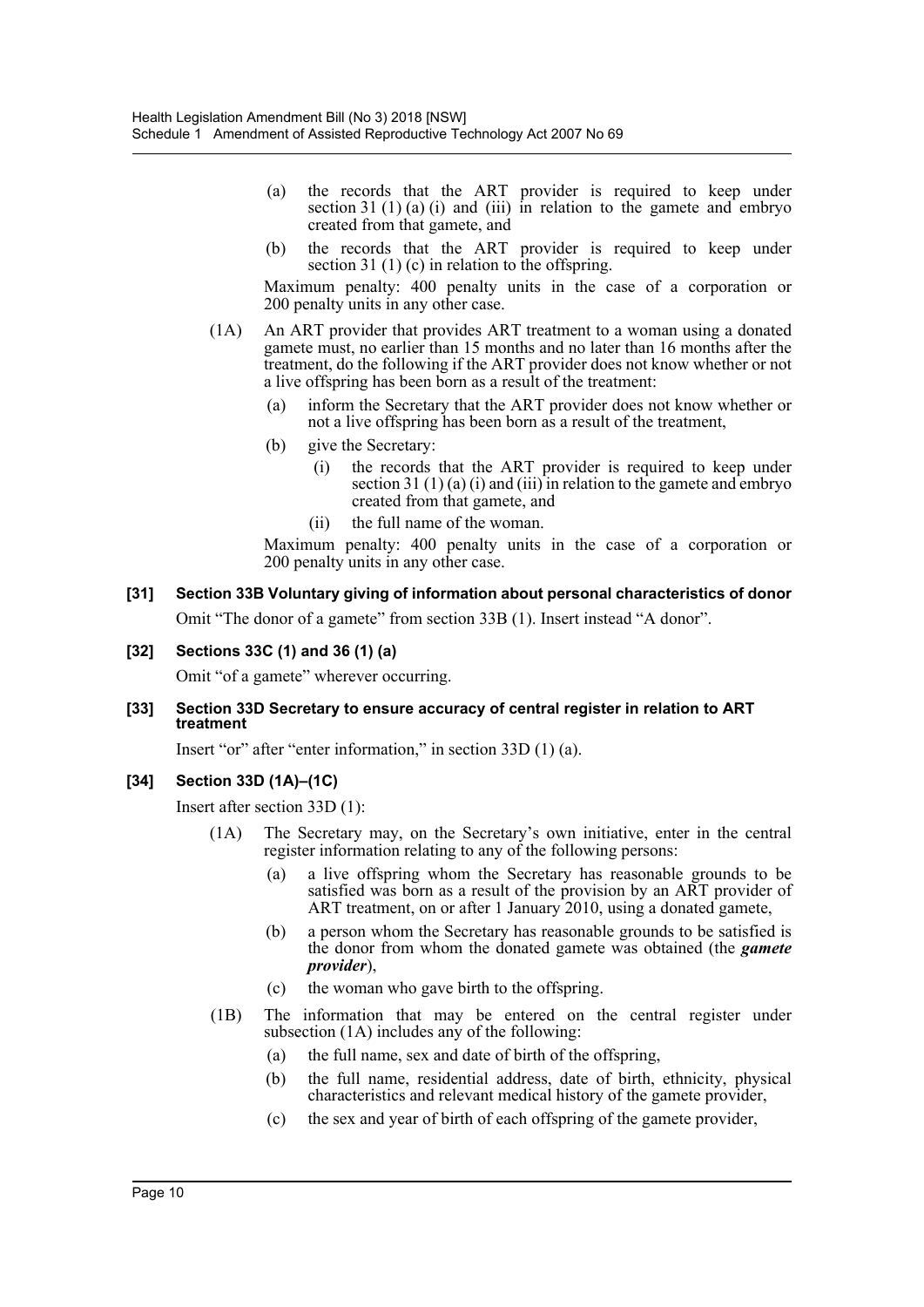- (d) the gamete provider's consent (within the meaning of Division 3 of Part 2) relating to the gamete or embryo that the Secretary has reasonable grounds to be satisfied was used in the ART treatment,
- (e) the full name of the woman who gave birth to the offspring,
- (f) the full name of the spouse (if any) of that woman,
- (g) any other matters that are prescribed by the regulations.
- (1C) Without limiting subsection (1) (c), the Secretary must note in the central register the source of any information entered in the central register under subsection (1A) (including whether the information was obtained in response to a direction under section 34).

#### **[35] Section 33E**

Insert after section 33D:

#### **33E Disclosure of information on Secretary's own initiative**

- (1) The Secretary may, on the Secretary's own initiative, disclose information held on the central register that has been revised or entered under section 33D.
- (2) The Secretary may disclose the information only to a person who would be entitled, if the person made an application under this Part, to be given the information.

#### **[36] Section 34 Objectives of central register—ART treatment**

Renumber the section as section 32C and insert it immediately before section 33 in Division 2 of Part 3.

#### **[37] Sections 34 and 35**

Insert after section 33E (as inserted by item [35]):

#### **34 Direction to answer questions and provide information about donor-conceived births**

- (1) The Secretary may give a health services provider a written direction requiring the provider to answer specified questions, or to furnish any other information specified in the direction, for the purposes of:
	- (a) determining whether or not a live offspring was born as a result of the provision by an ART provider of ART treatment, on or after 1 January 2010, using a donated gamete, or
	- (b) determining whether or not any registrable information in connection with such an offspring has been correctly entered in the central register, or
	- (c) obtaining any registrable information in connection with such an offspring.
- (2) A direction under this section may require the questions to be answered, or the other information to be furnished, in a specified manner, by a specified time and in a specified form.
- (3) A person who is given a direction under this section must not, without reasonable excuse, refuse or fail to comply with the direction. Maximum penalty: 200 penalty units in the case of a corporation or 100 penalty units in any other case.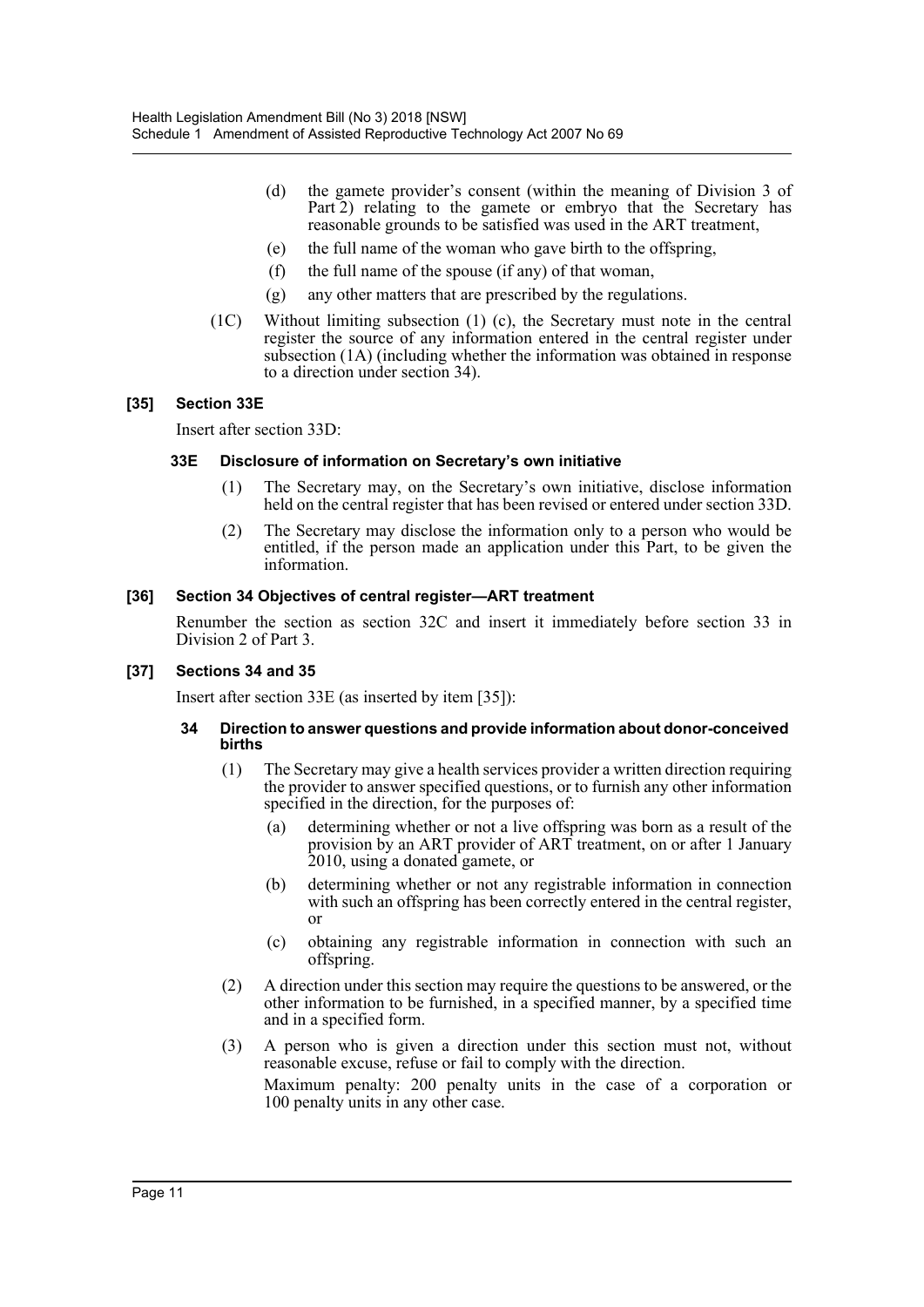- (4) In this section, *registrable information* means any of the following:
	- (a) the full name, sex and date of birth of an offspring who was born as a result of the provision by an ART provider of ART treatment using a donated gamete,
	- (b) the full name, residential address, date of birth, ethnicity, physical characteristics and relevant medical history of the gamete provider,
	- (c) the sex and year of birth of each offspring of the gamete provider,
	- (d) the gamete provider's consent (within the meaning of Division 3 of Part 2) relating to the gamete or embryo used in the ART treatment,
	- (e) the full name of the woman who gave birth to the offspring,
	- (f) the full name of the spouse (if any) of that woman,
	- (g) any other matters that are prescribed by the regulations.

#### **35 Information sharing between Secretary and Registrar of Births, Deaths and Marriages about donor-conceived births**

- (1) The Secretary and the Registrar of Births, Deaths and Marriages may share information for the purpose of enabling or assisting the Secretary to ensure the completeness and accuracy of the central register in relation to:
	- (a) live offspring born as a result of ART treatment provided by ART providers using donated gametes, and
	- (b) the donors from whom the gametes were obtained, and
	- (c) the women who gave birth to the offspring, and
	- (d) the spouses (if any) of those women.
- (2) This section has effect despite any law to the contrary.

# **[38] Sections 39 and 41S**

Omit "the donor of a gamete" wherever occurring. Insert instead "a donor".

# **[39] Section 41W Entry of information provided under Part in central register**

Insert "(1)" after "33D".

# **[40] Section 62**

Omit the section. Insert instead:

#### **62 Person must not make false or misleading representation**

- (1) A person must not, without reasonable excuse, make a representation that is false or misleading in a material particular:
	- (a) in an application or notice under this Act, or
	- (b) in response to a request for information that an ART provider is required to obtain, or to take steps to obtain, under Part 2.

Maximum penalty: 200 penalty units in the case of a corporation or 100 penalty units in any other case.

- (2) Without limiting subsection (1), a person who forges a signature in any application or notice under this Act is taken to have made a representation that is false or misleading in a material particular.
- (3) A reference in this section to *information* includes a reference to the confirmation of a gamete provider's consent within the meaning of Division 3 of Part 2.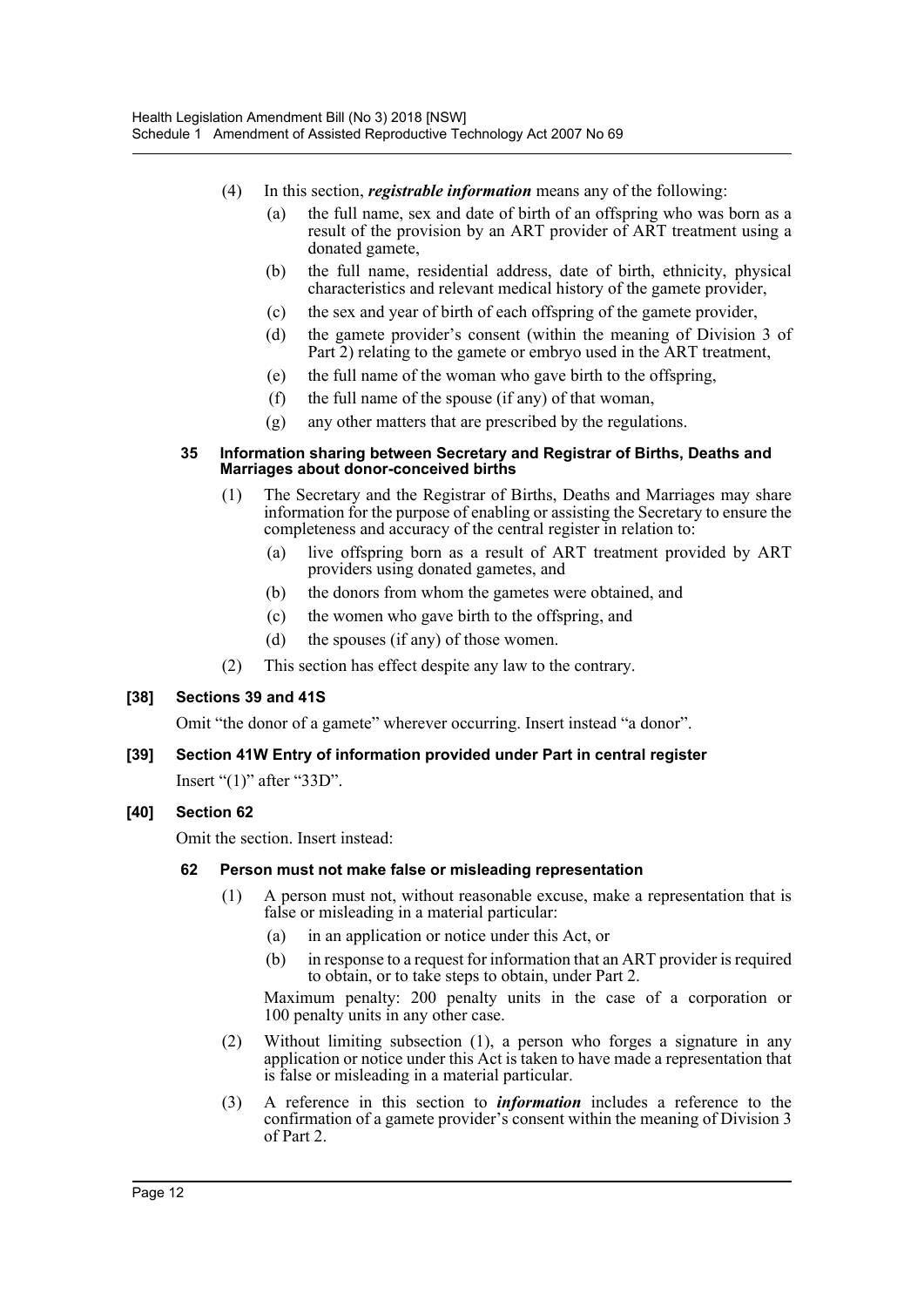#### **[41] Section 69 Disclosure of information by ART providers and others**

Omit "an ART". Insert instead "a health services".

#### **[42] Schedule 1 Savings, transitional and other provisions**

Insert at the end of the Schedule, with appropriate Part and clause numbering:

# **Part Provisions consequent on enactment of Health Legislation Amendment Act (No 3) 2018**

#### **Interpretation**

- (1) In this Part: *amending Act* means the *Health Legislation Amendment Act (No 3) 2018*.
- (2) A reference in this Part to a new provision is a reference to the provision as inserted by the amending Act.

#### **Collection of information and keeping of records**

- (1) New section 30 (5) and (6) extend to ART treatment provided to a woman using a donated gamete within the period of 1 month before the commencement of those provisions.
- (2) New section 30 (7) and (8) extend to ART treatment provided to a woman using a donated gamete within the period of 10 months before the commencement of those provisions.
- (3) New section 31 (1) (b1) applies only in relation to a woman who has been provided ART treatment using a donated gamete on or after the period of 1 month before the commencement of that provision.
- (4) Section 31 (1) (c), as amended by the amending Act, applies only in relation to offspring who are born on or after the commencement of the amendment.
- (5) New section 31 (1) (c1) applies only in relation to ART treatment provided to a woman on or after the period of 15 months before the commencement of that provision.

#### **Information required to be given to Secretary by ART providers**

- (1) New section 33 (1) applies only in relation to a live offspring born on or after the commencement of that provision.
- (2) Section 33 (1), as in force immediately before its substitution by the amending Act, continues to apply in relation to a live offspring born before that substitution.
- (3) New section 33 (1A) extends to ART treatment provided by an ART provider within the period of 15 months before the commencement of that provision.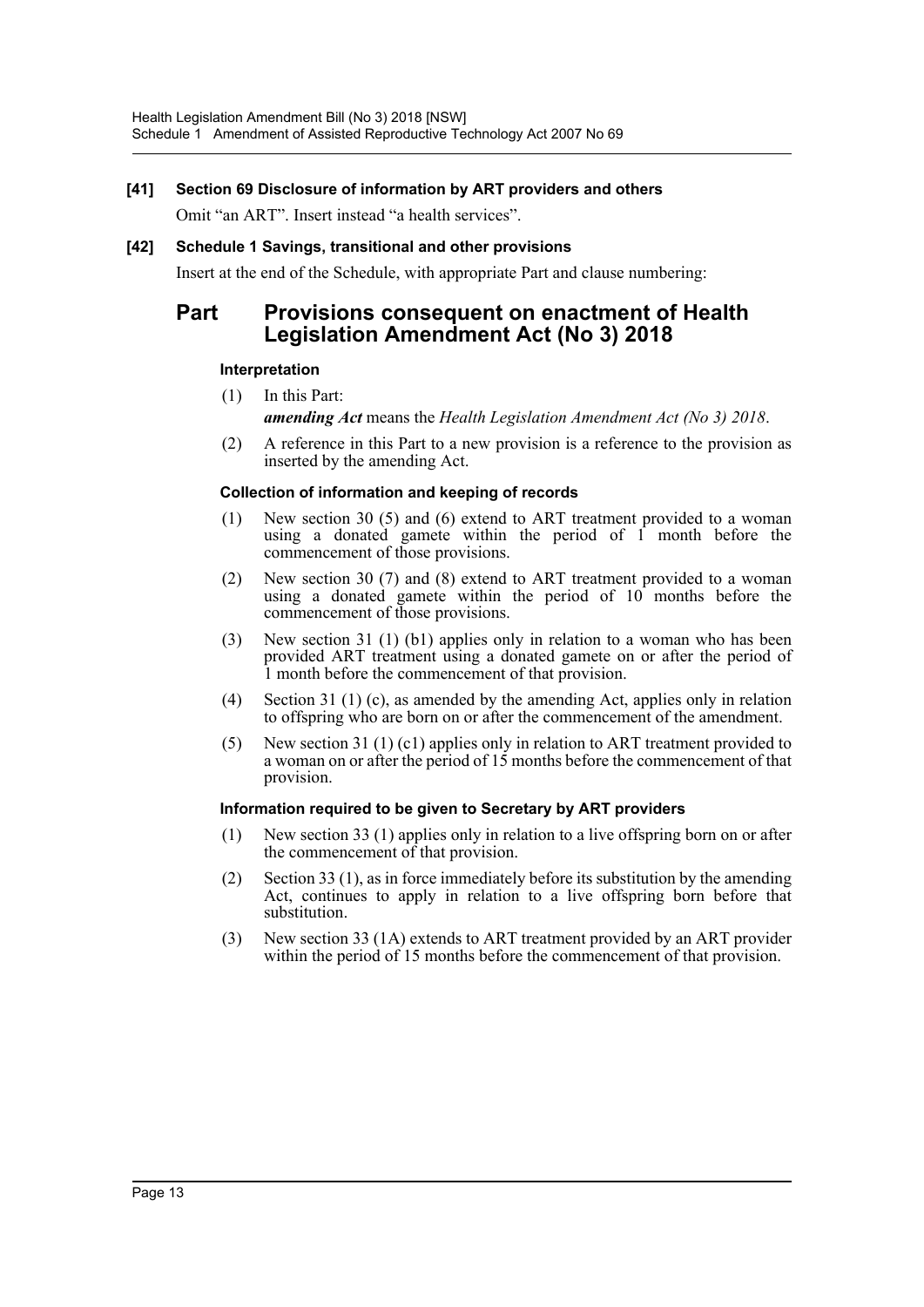# <span id="page-14-0"></span>**Schedule 2 Amendment of Health Administration Act 1982 No 135**

#### **[1] Section 21S Regulations for purposes of Part**

Insert after section 21S (f):

- (g) the notification by relevant health services organisations of incidents to persons or bodies who may be required to exercise functions under this Part or Part 4 of the *Private Health Facilities Act 2007*,
- (h) the exchange of information between a relevant health services organisation and persons or bodies who may be required to exercise functions under this Part or Part 4 of the *Private Health Facilities Act 2007* for the purposes of the exercise of those functions.

#### **[2] Section 23A**

Insert after section 23:

#### **23A Exchange of information between health officials**

- (1) A health official may disclose information that the health official obtains in the exercise of the health official's functions to another health official for the purposes of enabling the other health official to exercise the other health official's functions.
- (2) A health official may disclose information under this section only if the health official considers that the public interest in disclosing the information outweighs the public interest in protecting the confidentiality of the information and the privacy of any person to whom the information relates.
- (3) Nothing in this section limits the ability of a heath official to disclose information under any other Act or law.
- (4) In this section:

*health official* means a person or body that exercises functions under any of the following:

- (a) the *Assisted Reproductive Technology Act 2007*,
- (b) the *Health Care Complaints Act 1993*,
- (c) the *Health Practitioner Regulation National Law (NSW)*,
- (d) the *Poisons and Therapeutic Goods Act 1966*,
- (e) the *Private Health Facilities Act 2007*,
- (f) the *Public Health Act 2010*,
- (g) an Act or instrument, or a provision of an Act or instrument, prescribed by the regulations.

#### **[3] Sections 30 and 31**

Omit the sections.

**[4] Schedule 1 Repeals** Omit the Schedule.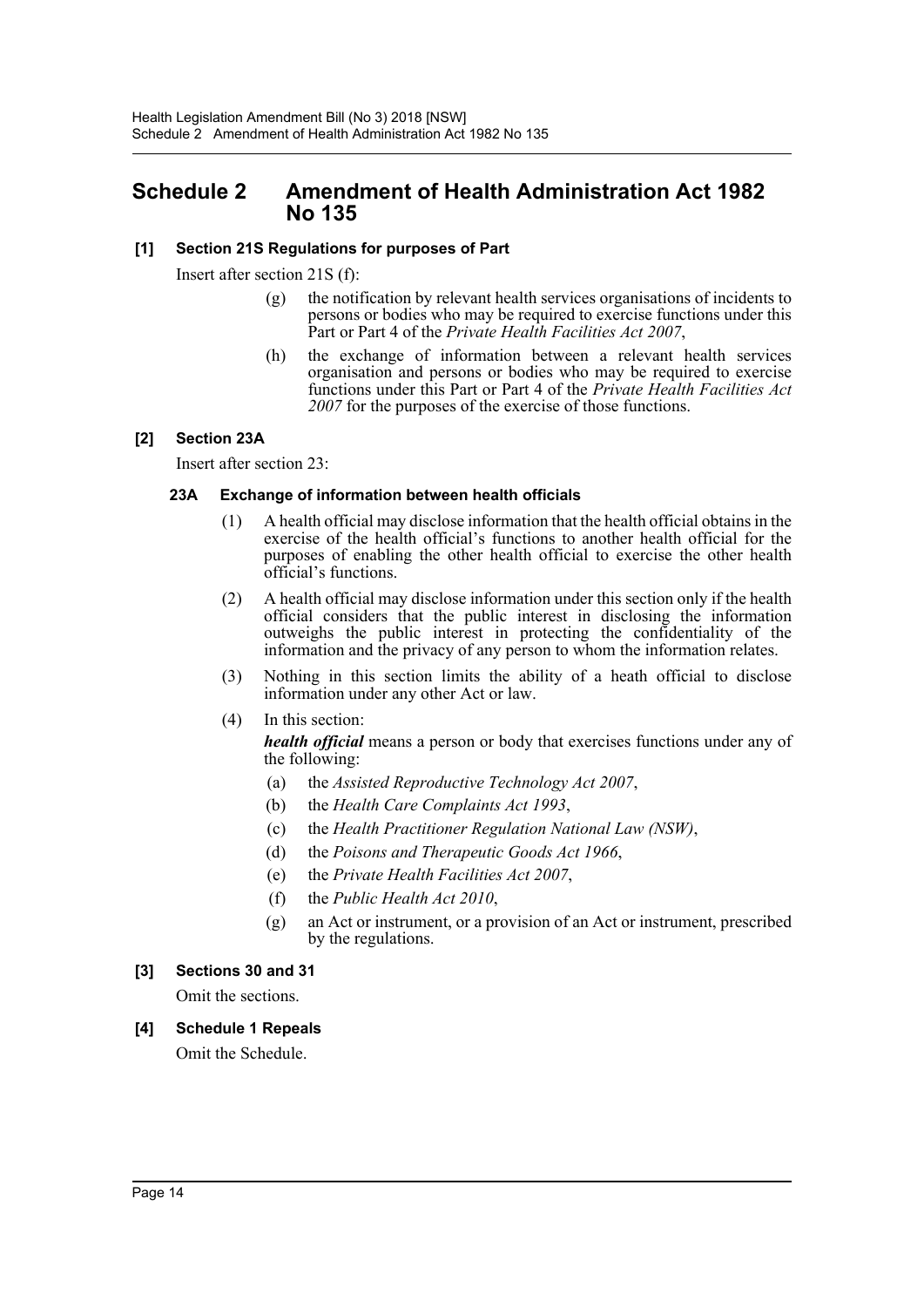# **[5] Schedule 2 Savings, transitional and other provisions**

Insert at the end of the Schedule:

# **Part 5 Provisions consequent on enactment of Health Legislation Amendment Act (No 3) 2018**

# **27 Exchange of information between health officials**

Section 23A extends to information obtained by a health official before the commencement of that section.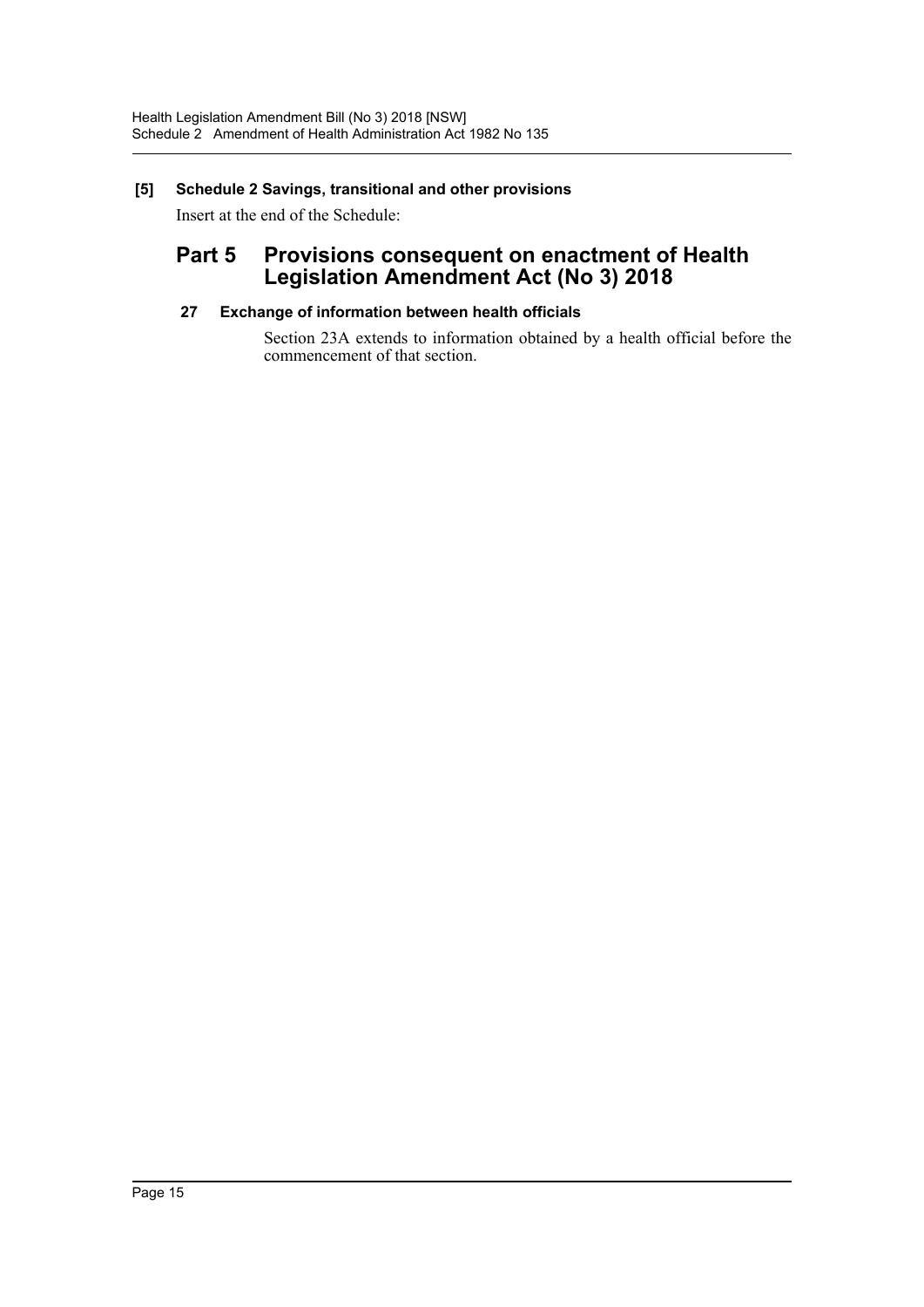# <span id="page-16-0"></span>**Schedule 3 Amendment of Health Practitioner Regulation (Adoption of National Law) Act 2009 No 86**

# **[1] Schedule 1 Modification of Health Practitioner Regulation National Law**

Insert before item [14A]:

#### **[14AC] Section 142A**

Insert after section 142:

#### **142A Employers having dual notification requirements [NSW]**

If an employer is required to report the same conduct under section 142 and under section 117A of the *Health Services Act 1997*, compliance with either section, or with alternative reporting requirements approved by the Secretary, satisfies the requirements of both those sections. **Note.** This section is an additional New South Wales provision.

#### **[2] Schedule 1 [15]**

Insert after section 151A:

#### **151B Alternative reporting [NSW]**

- (1) The Secretary may approve alternative reporting requirements for the purposes of the giving of a notice or transcript under this Subdivision.
- (2) An alternative reporting requirement may authorise the giving of a notice or transcript in an alternative manner to that otherwise required by this Subdivision for giving the notice or transcript.
- (3) A person or court that gives a notice or transcript in accordance with an alternative reporting requirement approved by the Secretary for the giving of the notice or transcript is taken to have given the notice or transcript in accordance with the requirements of this Subdivision.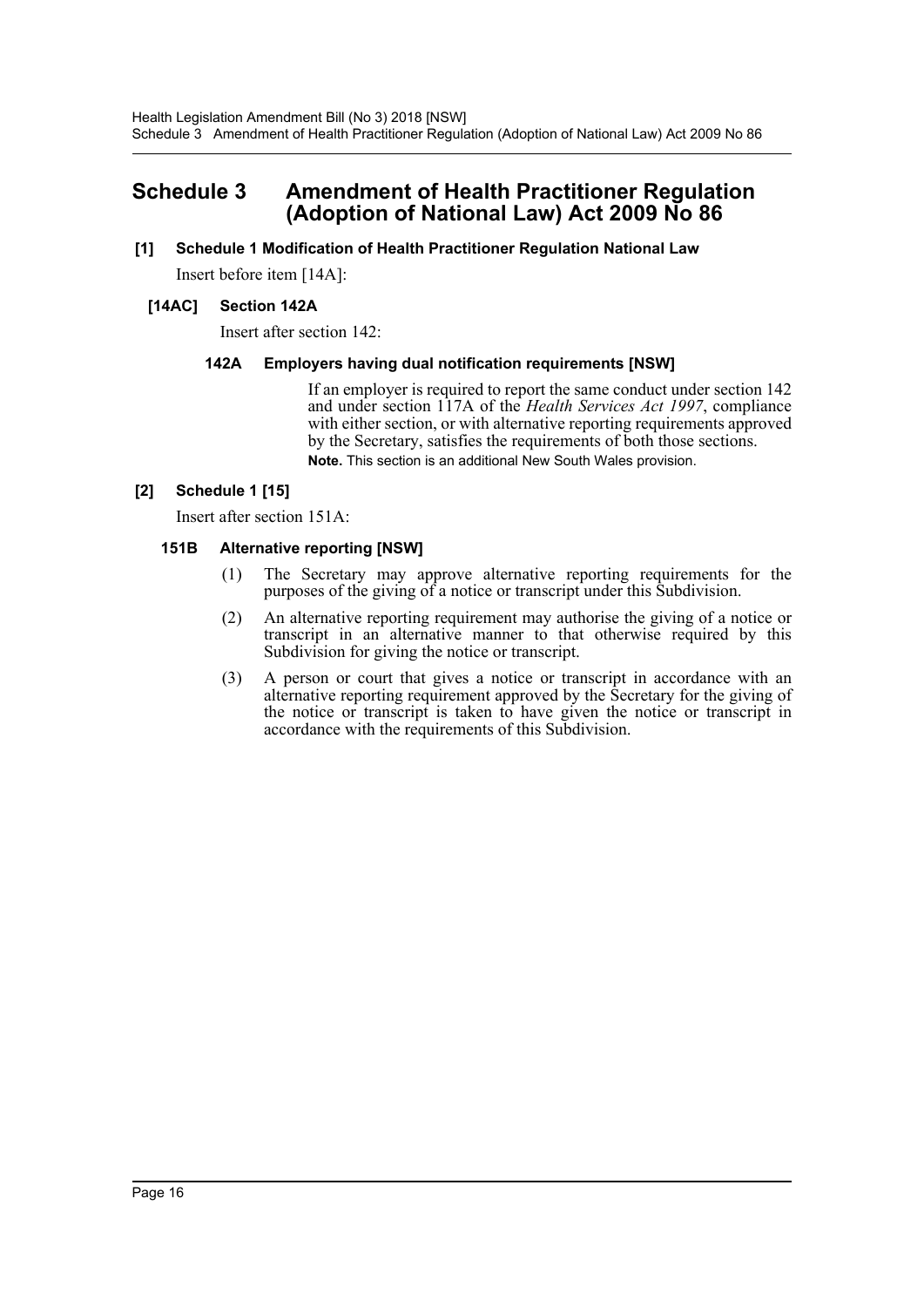# <span id="page-17-0"></span>**Schedule 4 Amendment of Health Services Act 1997 No 154**

# **[1] Section 108 Constitution of Committee of Review**

Insert after section 108 (2) (c):

- (c1) a person appointed by the Minister who:
	- (i) in the Minister's opinion, is conversant with the interests of patients as consumers of health services provided by the public health system, and
	- (ii) is not, and has never been, a medical practitioner or a dentist, and

# **[2] Section 111 Powers of and procedure before a Committee**

Insert after section 111 (2):

- (3) Except as provided by subsection (2), a decision supported by a majority of the Committee is the decision of the Committee.
- (4) If 2 members support a proposed decision and 2 members oppose the proposed decision, the Chairperson has a second or casting vote.

#### **[3] Section 117A Duty of chief executive to report certain conduct**

Insert after section 117A (2):

- (3) If a chief executive is required to report the same conduct under this section and under section 142 of the *Health Practitioner Regulation National Law (NSW)*, compliance with either section, or with alternative reporting requirements approved by the Health Secretary, satisfies the requirements of both sections.
- (4) A report made because of a requirement under this section is taken to be a complaint both for the purposes of Part 8 of the *Health Practitioner Regulation National Law (NSW)* and for the purposes of the *Health Care Complaints Act 1993* (including sections 96 and 98 of that Act).

# **[4] Schedule 7 Savings, transitional and other provisions**

Insert at the end of the Schedule, with appropriate Part and clause numbering:

# **Part Provisions consequent on enactment of Health Legislation Amendment Act (No 3) 2018**

#### **Constitution of Committee of Review**

Section 108 (2) (c1) applies only in respect of a Committee of Review appointed after the commencement of that paragraph.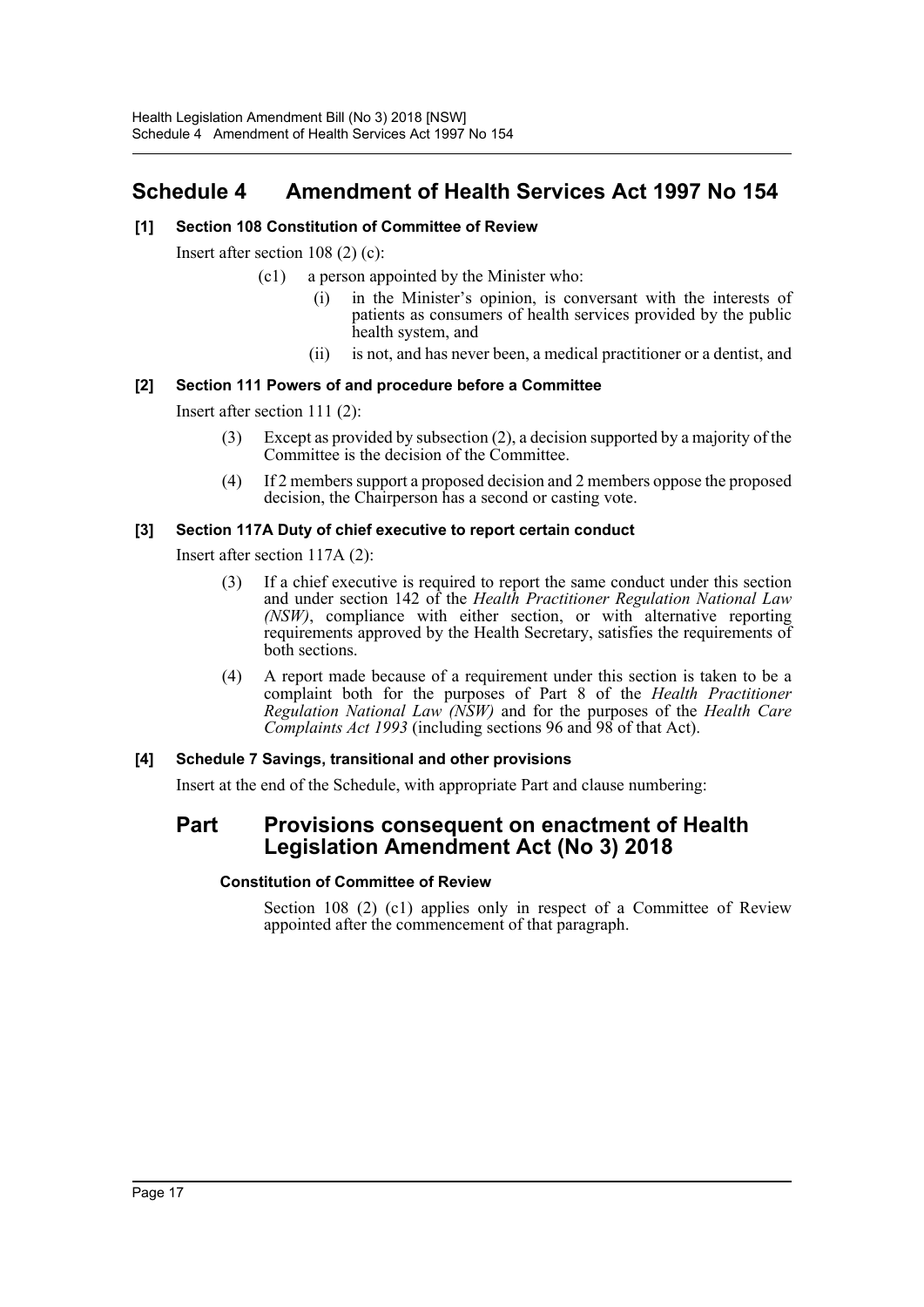# <span id="page-18-0"></span>**Schedule 5 Amendment of Mental Health Commission Act 2012 No 13**

# **[1] Section 3**

Omit the section. Insert instead:

# **3 Objects of Act**

The objects of this Act are:

- (a) to establish the Mental Health Commission of New South Wales for the purpose of monitoring, reviewing and improving the mental health and well-being of the people of New South Wales, and
- (b) to promote the governing principles, and
- (c) to require the Commission and public sector agencies that provide mental health services or are involved in supporting people who have a mental illness to work co-operatively in the exercise of their respective functions.

# **[2] Section 3A**

Insert after section 3:

# **3A Governing principles**

- (1) The following are the *governing principles* for the purposes of this Act:
	- (a) people who have a mental illness, wherever they live, should have access to the best possible mental health care and support,
	- (b) people who have a mental illness and their families and carers should be treated with respect and dignity,
	- (c) the primary objective of the mental health system should be to support people who have a mental illness to participate fully in community life and lead meaningful lives,
	- (d) the promotion of good mental health and the effective provision of mental health services are the shared responsibility of the government and non-government sectors,
	- (e) an effective mental health system requires:
		- (i) a co-ordinated and integrated approach across all levels of government and the non-government sector, including in the areas of health, housing, employment, education and justice, and
		- (ii) communication and collaboration between people who have a mental illness and their families and carers, providers of mental health services and the whole community.
- (2) A public sector agency should have regard to the governing principles in exercising its functions.

# **[3] Section 4 Definitions**

Omit the definition of *strategic plan* from section 4 (1). Insert in alphabetical order: *governing principles*—see section 3A.

# **[4] Section 9 Ministerial control**

Omit "the draft strategic plan or any other report". Insert instead "any plan or report".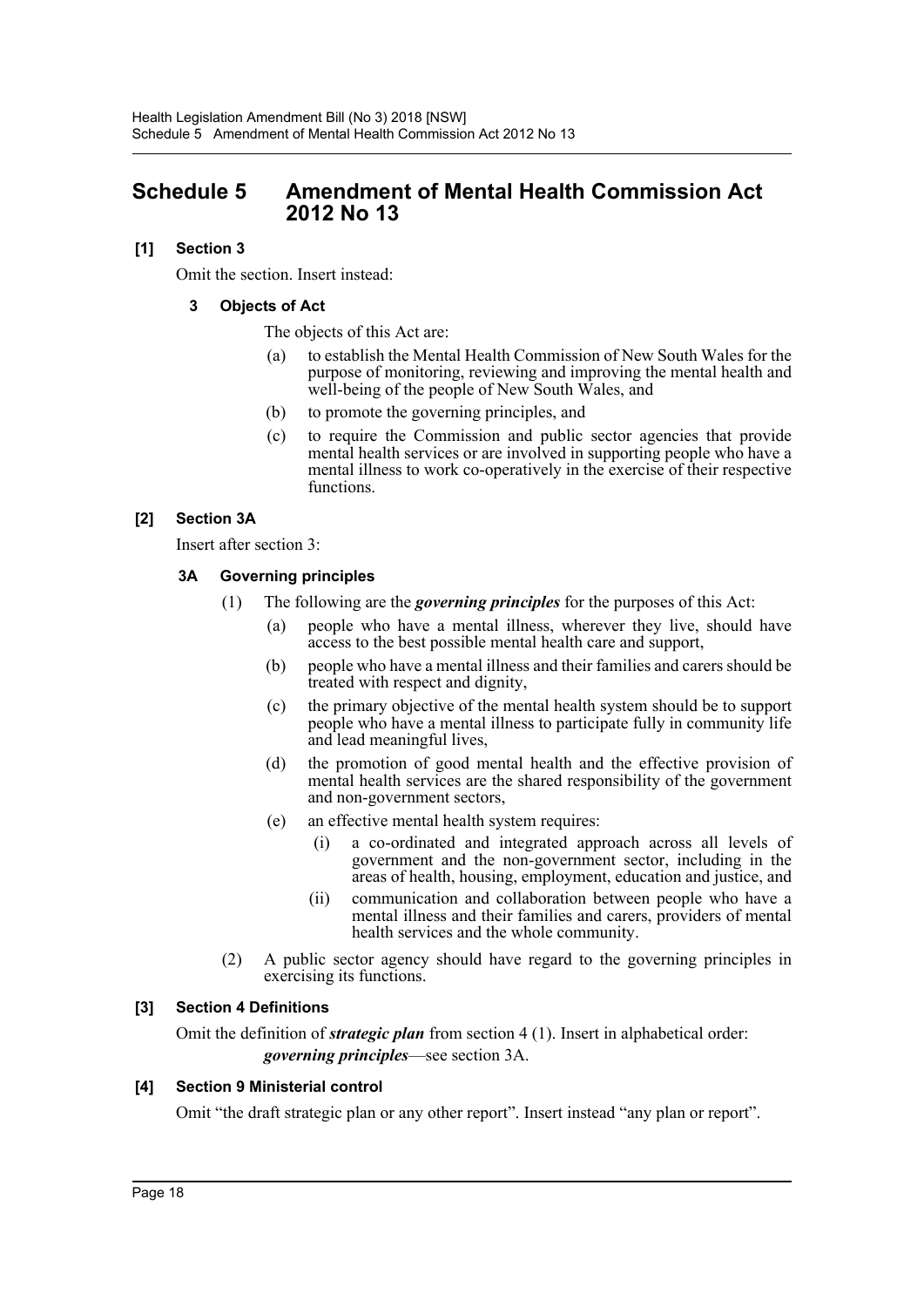# **[5] Section 11**

Omit the section. Insert instead:

#### **11 Commission's work to be governed by the governing principles**

The governing principles are to govern the work of the Commission.

#### **[6] Section 12 Functions of Commission**

Omit section 12 (1) (a)–(c). Insert instead:

- (a) to prepare strategic plans relating to mental health when directed to do so by the Minister,
- (b) to monitor and report on the implementation of strategic plans prepared by the Commission and approved by the Minister,
- (c) to review and evaluate, and report and advise on, the mental health and well-being of the people of New South Wales including conducting systemic reviews of services and programs provided to people who have a mental illness and other issues affecting people who have a mental illness,

# **[7] Section 12 (1) (e)**

Omit "research, innovation and policy development".

Insert instead "research and innovation".

# **[8] Section 12 (1) (f)–(h)**

Renumber section 12 (1) (f), (g) and (h) as section 12 (1) (h), (f) and (g), respectively, and move into appropriate order.

# **[9] Section 12 (2) (d)**

Insert "and to take into account the particular views of" after "consult with".

# **[10] Section 12 (2) (e)**

Insert ", gay, lesbian, bisexual, transgender and intersex communities, young people" after "linguistically diverse communities".

#### **[11] Section 14 Other reports**

Omit section  $14(1)(a)$ .

#### **[12] Section 14 (1) (b)**

Omit "the strategic plan". Insert instead "any strategic plan prepared by the Commission and approved by the Minister".

# **[13] Section 14 (5)–(9)**

Insert after section 14 (4):

- (5) The Commission may, after a report has been prepared and provided to the Minister under this section, give a copy of the report to the head of a public sector agency and request the head, in writing, to consider either or both of the following:
	- (a) the report or any specified matter in the report,
	- (b) the steps (if any) that the agency has taken, or plans to take, in relation to a particular recommendation in the report.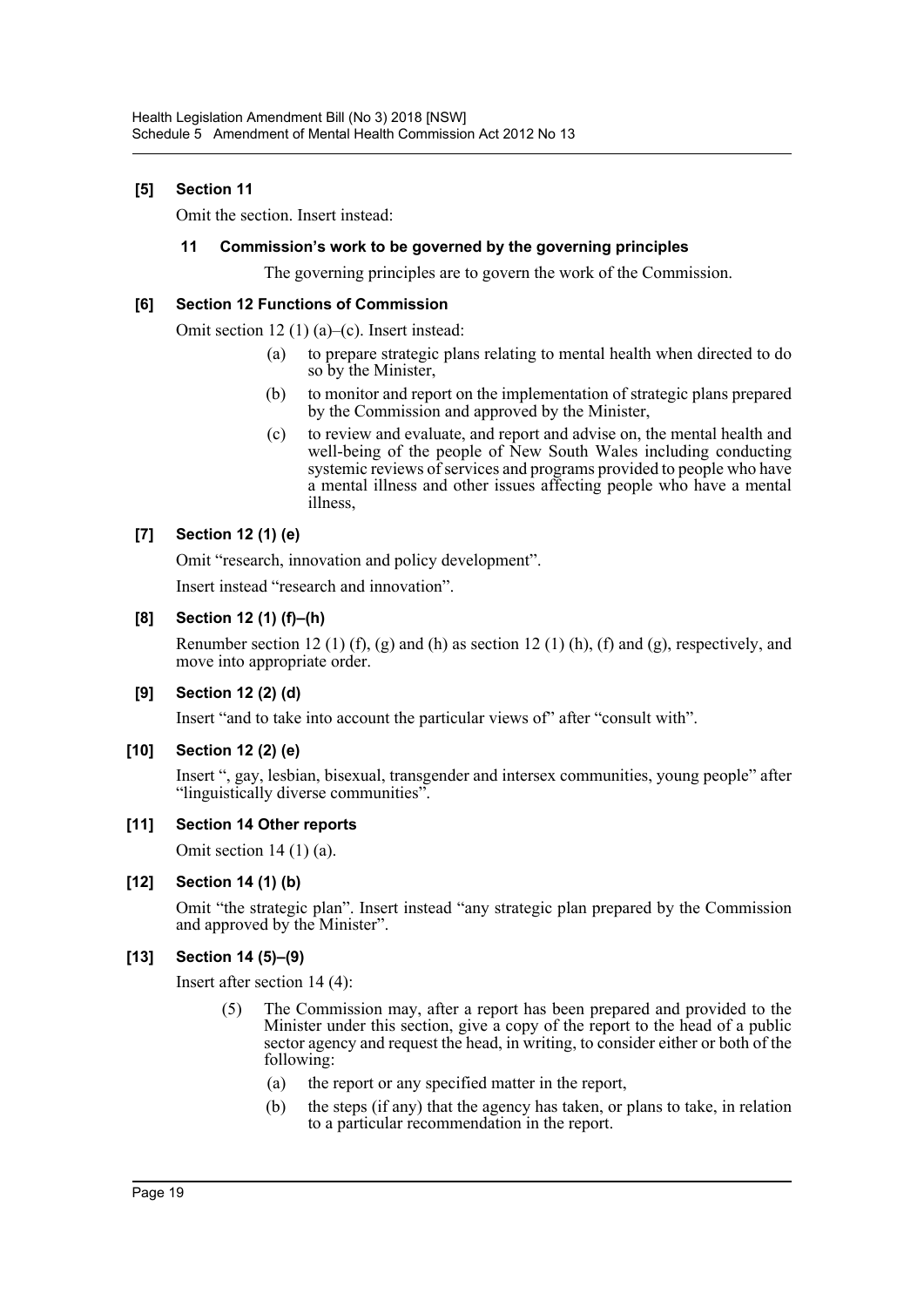- (6) The head of a public sector agency to whom a report is given must provide a written response to the Minister within a reasonable time and no later than 6 months after the report is given.
- (7) The response is to address any matters that the head has been requested to consider by the Commission.
- (8) The head of a public sector agency must also provide a copy of the response to the Commission.
- (9) The Commission is to include the response or a summary of the response in its annual report.
- **[14] Section 16 Co-operation between Commission and public sector agencies** Omit section 16 (2).

#### **[15] Schedule 2 Savings, transitional and other provisions**

Insert at the end of clause 1 (1):

any Act that amends this Act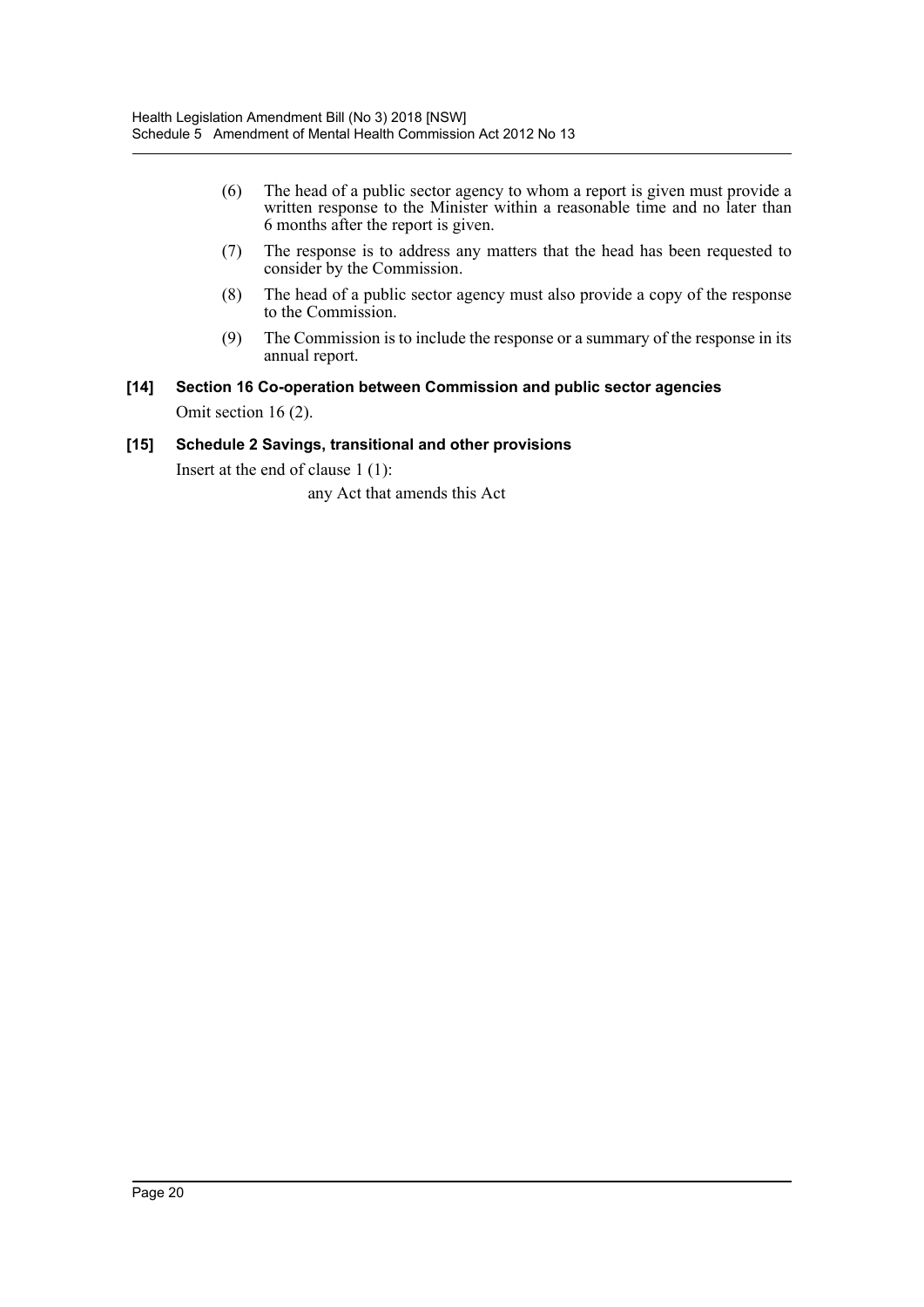# <span id="page-21-0"></span>**Schedule 6 Amendment of Private Health Facilities Act 2007 No 9**

# **[1] Part 4**

Omit the Part. Insert instead:

# **Part 4 Response to incidents**

# **Division 1 Preliminary**

#### **41 Definitions**

In this Part:

*assessor* means an assessor appointed under Division 2.

*health practitioner* has the same meaning it has in the *Health Practitioner Regulation National Law (NSW)*.

*health service* includes any administrative or other service related to a health service.

*impairment* has the same meaning it has in the *Health Practitioner Regulation National Law (NSW)*.

*incident reviewer*—see section 49B.

*performance or impairment issue*, in relation to a health practitioner, means:

- (a) professional misconduct, unsatisfactory professional conduct or unsatisfactory professional performance by the health practitioner, or
- (b) the health practitioner suffering from an impairment.

*professional misconduct* and *unsatisfactory professional conduct* have the same meanings as they have in Part  $\dot{8}$  of the *Health Practitioner Regulation National Law (NSW)*.

*reportable incident* means an incident of a type prescribed by the regulations or set out in a document adopted by the regulations.

*serious adverse event review* means a root cause analysis or any other type of review prescribed by the regulations.

*serious adverse event review team* means a serious adverse event review team appointed under Division 3.

*unsatisfactory professional performance* means professional performance that is unsatisfactory within the meaning of Division 5 of Part 8 of the *Health Practitioner Regulation National Law (NSW)*.

# **Division 2 Preliminary risk assessment**

#### **42 Appointment of assessors to assess incidents**

- (1) When an incident involving the provision of a health service by a private health facility is reported to the licensee of the facility, the licensee must appoint one or more assessors to carry out a preliminary risk assessment of the incident if:
	- (a) the licensee is of the opinion that the incident is (or may be) a reportable incident, or
	- (b) the incident is not a reportable incident but may be the result of a serious systemic problem and the licensee is of the opinion that a preliminary risk assessment of the incident should be carried out.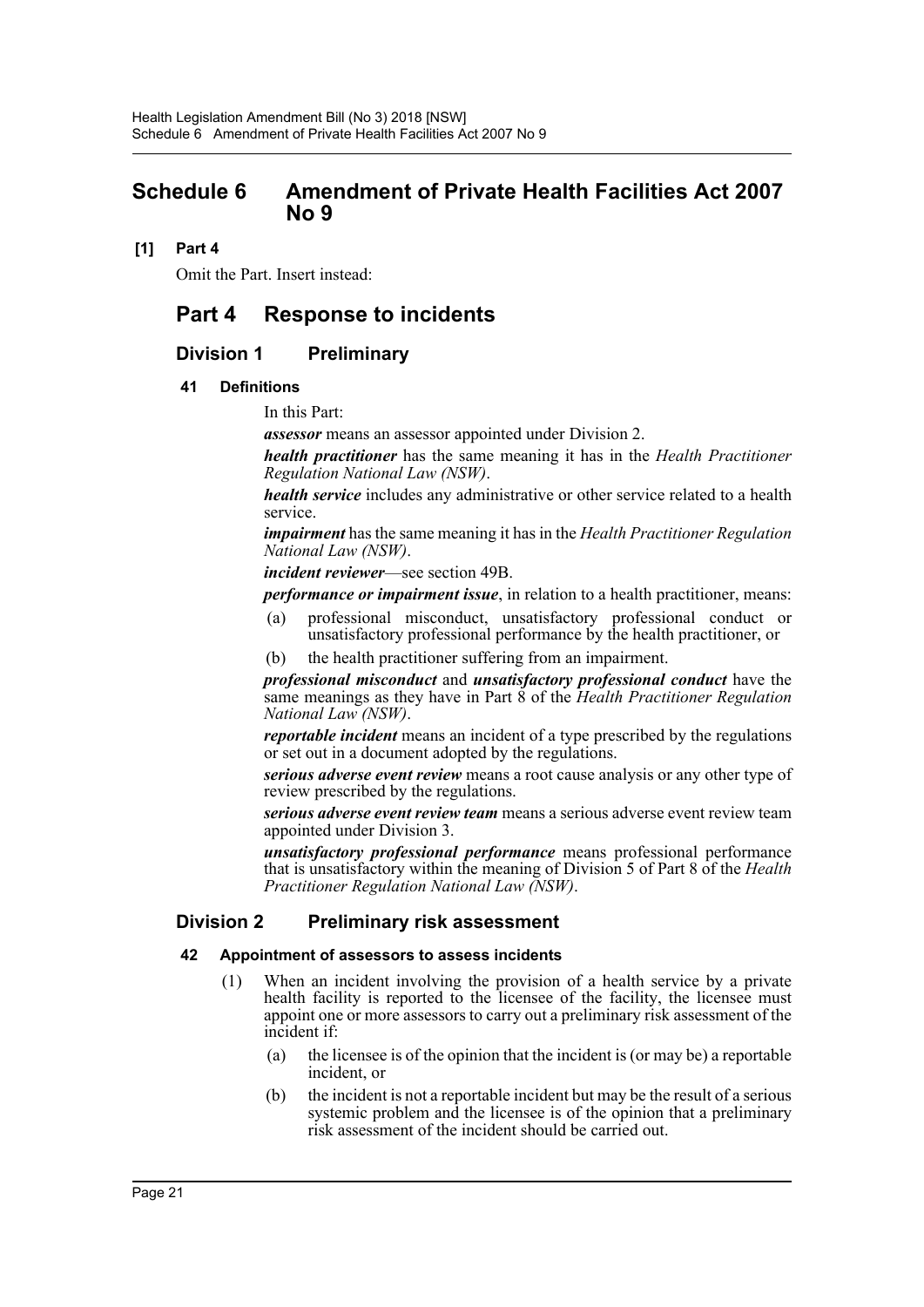- (2) Assessors may be appointed in response to a particular incident or otherwise.
- (3) The persons appointed as assessors in respect of an incident must (subject to the regulations) be persons that the licensee reasonably considers can properly carry out a preliminary risk assessment of the incident.

#### **43 Functions of assessors in relation to incidents**

An assessor is to carry out a preliminary risk assessment of the incident and is to provide advice (in writing or otherwise) to the licensee to assist the licensee in understanding the events comprising the incident and the measures required to appropriately manage the incident and remove or mitigate any risk.

#### **44 Immediate notification if person at risk**

An assessor must immediately advise the licensee and the chair of the medical advisory committee for the private health facility in writing if the assessor is of the opinion that the incident in respect of which the assessor was appointed raises matters that indicate a problem giving rise to a risk of serious or imminent harm to a person.

#### **45 Outcome of assessment of incidents**

- (1) A licensee may only disclose an advice of an assessor or any information obtained from the advice as follows:
	- (a) to provide the advice to the Secretary,
	- (b) to advise a serious adverse event review team appointed to carry out a serious adverse event review of the incident to which the advice relates,
	- (c) to provide relevant information to a patient involved in the incident, a family member or carer of the patient or a person nominated by any such patient, family member or carer,
	- (d) to a law enforcement agency or regulatory body,
	- (e) in any other manner as may be prescribed by the regulations.
- (2) A licensee must take reasonable steps to not disclose information that identifies a person (other than the patient involved in the incident) when it provides information under subsection (1) (c).

# **Division 3 Serious adverse event review**

#### **46 Appointment of team to review incidents**

- (1) Following the preliminary risk assessment of an incident involving the provision of a health service by a private health facility, the licensee must appoint one or more persons as a serious adverse event review team to carry out a serious adverse event review of the incident if:
	- (a) the incident is a reportable incident, or
	- (b) the incident is not a reportable incident but may be the result of a serious systemic problem and the licensee is of the opinion that a serious adverse event review of the incident should be carried out.
- (2) The serious adverse event review team must be appointed within 30 days of the incident.
- (3) Despite subsection (1), a licensee may, but is not required to, appoint a serious adverse event review team to carry out a serious adverse event review of an incident in circumstances prescribed by the regulations.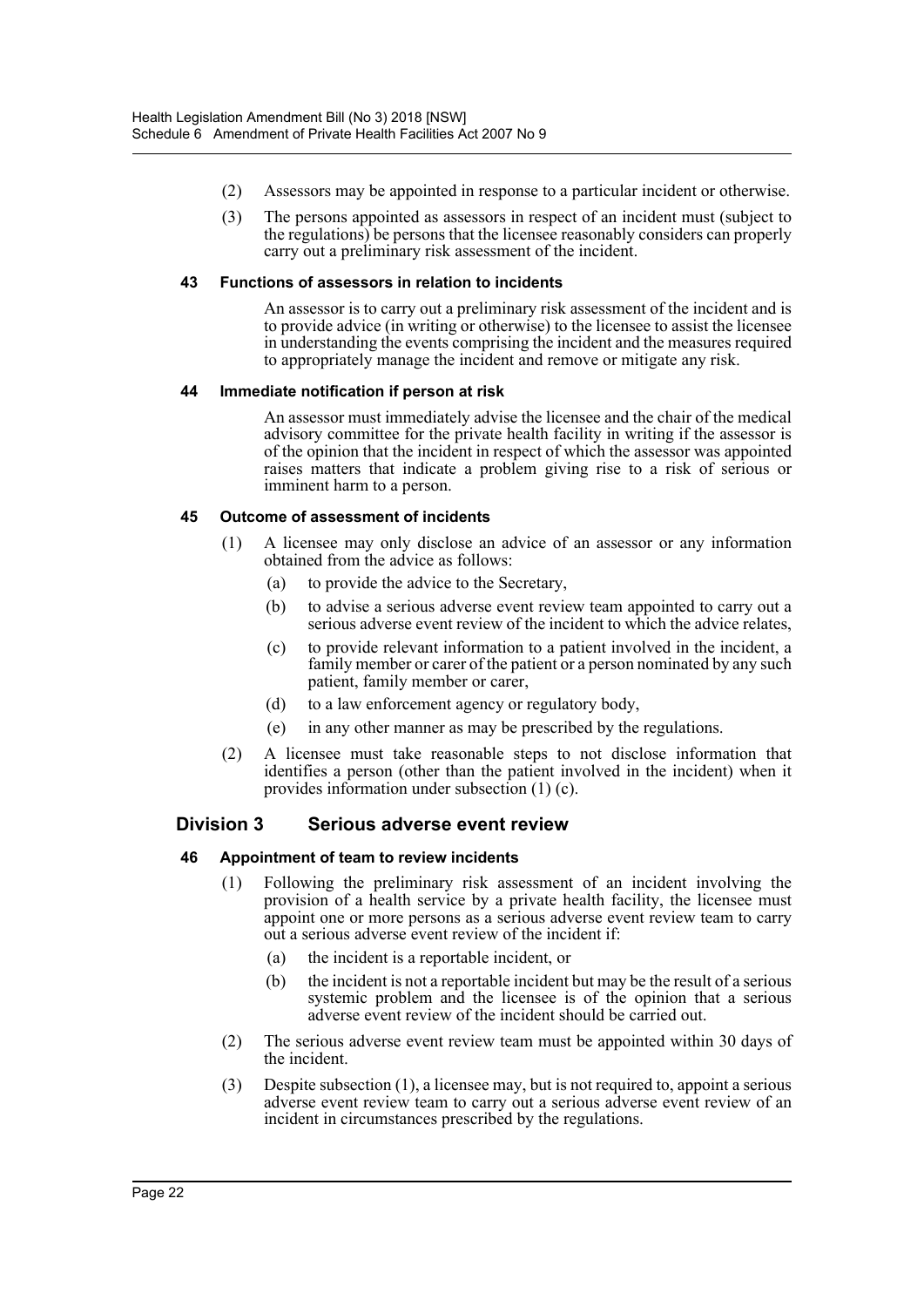- (4) The persons appointed as a serious adverse event review team in respect of an incident must (subject to the regulations) be persons that the licensee reasonably considers can properly carry out a serious adverse event review of the incident.
- (5) The licensee is to cause a written record to be kept of the persons appointed as a serious adverse event review team.
- (6) The Secretary may issue directions setting out the type of serious adverse event review, and the manner in which the serious adverse event review is to be carried out, in respect of an incident or a class of incidents.

#### **47 Serious adverse event review of incident**

- (1) A serious adverse event review team is to carry out a serious adverse event review of the incident in respect of which it was appointed.
- (2) A serious adverse event review team must, on completion of the serious adverse event review of an incident, prepare a written report that sets out a description of the incident and details of the following findings identified by the team:
	- (a) how the incident occurred,
	- (b) any factors that caused or contributed to the incident.
- (3) The report must also include the serious adverse event review team's recommendations (if any) about changes or improvements in relation to a procedure, practice or system (including clinical redesign) arising out of the incident unless the licensee determines that those recommendations are instead to be developed and included in a second report.
- (4) If the licensee determines that the recommendations are to be developed and included in a second report, the licensee may appoint additional persons to the serious adverse event review team for the purpose of developing the recommendations and preparing the second report.
- (5) The serious adverse event review team must provide any report prepared under this section to the licensee and provide a copy of the report to the chair of the medical advisory committee for the private health facility.
- (6) The licensee must, within 30 days after being provided with a report under this section, forward a copy of the report to the Secretary. Maximum penalty: 50 penalty units.
- (7) Subject to section 49E, the contents of a report under this section may be disclosed to any person and used for any purpose.

#### **48 Immediate notification if person at risk**

A serious adverse event review team must immediately advise the licensee and the chair of the medical advisory committee for the private health facility in writing if it is of the opinion that the incident in respect of which it was appointed raises matters that indicate a problem giving rise to a risk of serious or imminent harm to a person.

#### **49 Notification about performance or impairment of health practitioner**

(1) A serious adverse event review team must advise the licensee and the chair of the medical advisory committee for the private health facility in writing as soon as practicable once it is of the opinion that the incident in respect of which it was appointed raises matters that may involve a performance or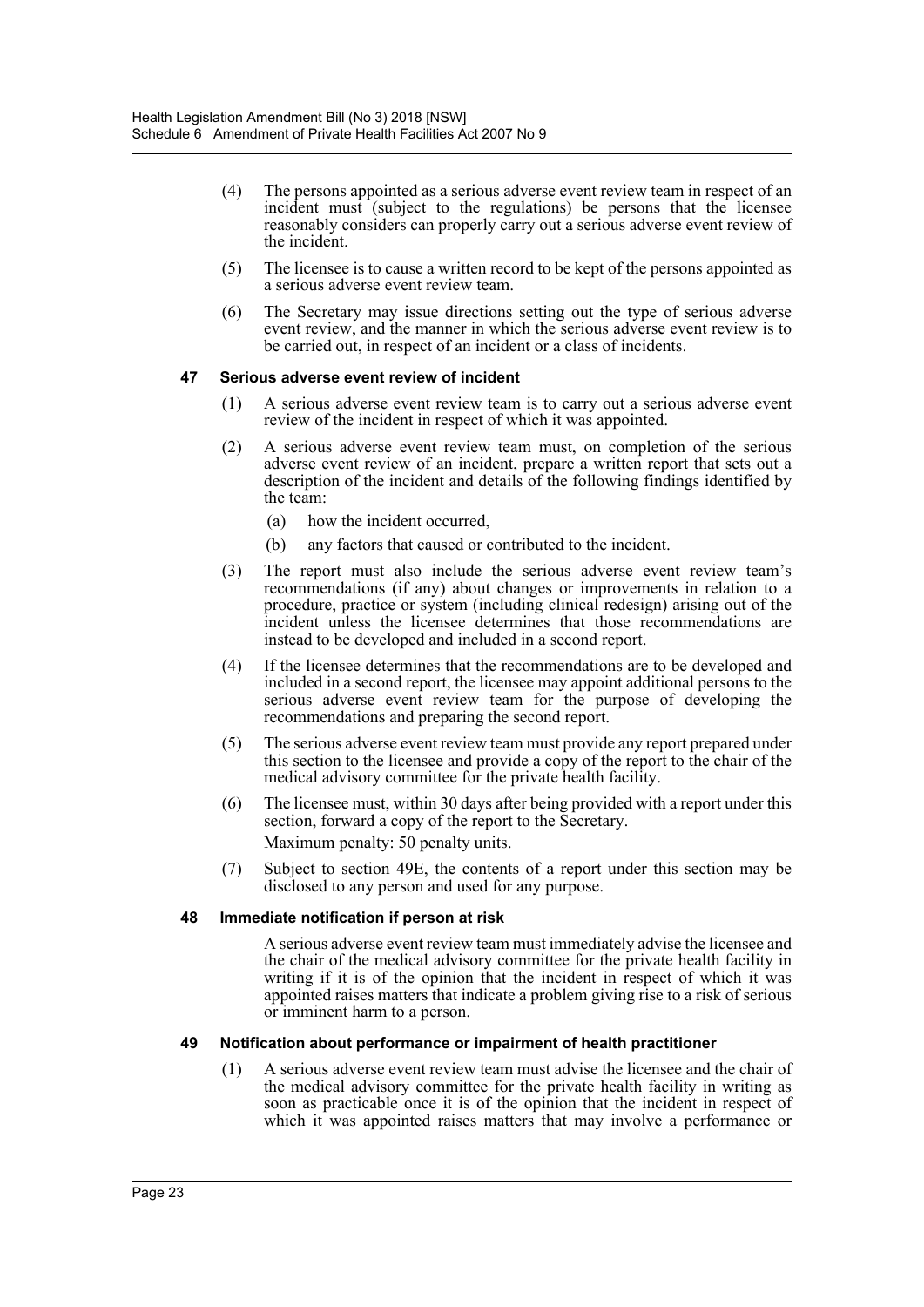impairment issue (other than unsatisfactory professional performance) in relation to a health practitioner.

- (2) A serious adverse event review team may advise the licensee and the chair of the medical advisory committee for the private health facility in writing if it is of the opinion that the incident raises matters that may involve unsatisfactory professional performance by a health practitioner.
- (3) A written advice under this section must disclose the identity of the health practitioner to whom the notification relates (regardless of whether the health practitioner consents to the disclosure) and the nature of the concern, and specify whether the notification relates to:
	- (a) professional misconduct, unsatisfactory professional conduct or unsatisfactory professional performance by the health practitioner, or
	- (b) the health practitioner suffering from an impairment.

#### **49A Discontinuing serious adverse event review**

- (1) The licensee may authorise a serious adverse event review team to discontinue taking any further steps in relation to a serious adverse event review of an incident:
	- (a) if advice has been provided to the licensee and the chair of the medical advisory committee for the private health facility under section 49 and the licensee and chair are both of the opinion that the incident was substantially caused by a performance or impairment issue in relation to a health practitioner and the team is not likely to identify any other root causes, contributory factors or system improvements, or
	- (b) in circumstances prescribed by the regulations.
- (2) A serious adverse event review team that is authorised under this section may, if it considers it to be appropriate, determine to take no further steps in relation to the serious adverse event review and in such a case may discontinue the review.

#### **Division 4 Incident reviewers**

#### **49B Meaning of "incident reviewer"**

In this Part:

*incident reviewer* means a member of a serious adverse event review team or an assessor.

#### **49C Restrictions on incident reviewers**

- (1) An incident reviewer does not have authority to carry out an investigation relating to the competence of an individual in providing services.
- (2) Except as otherwise provided by or under this Part, an advice or report furnished by a serious adverse event review team must not disclose:
	- (a) the name or address of an individual who is a provider or recipient of services unless the individual has consented in writing to that disclosure, or
	- (b) as far as is practicable, any other material that identifies, or may lead to the identification of, such an individual.
- (3) An incident reviewer is to act in a fair and reasonable manner in the exercise of his or her functions as an incident reviewer.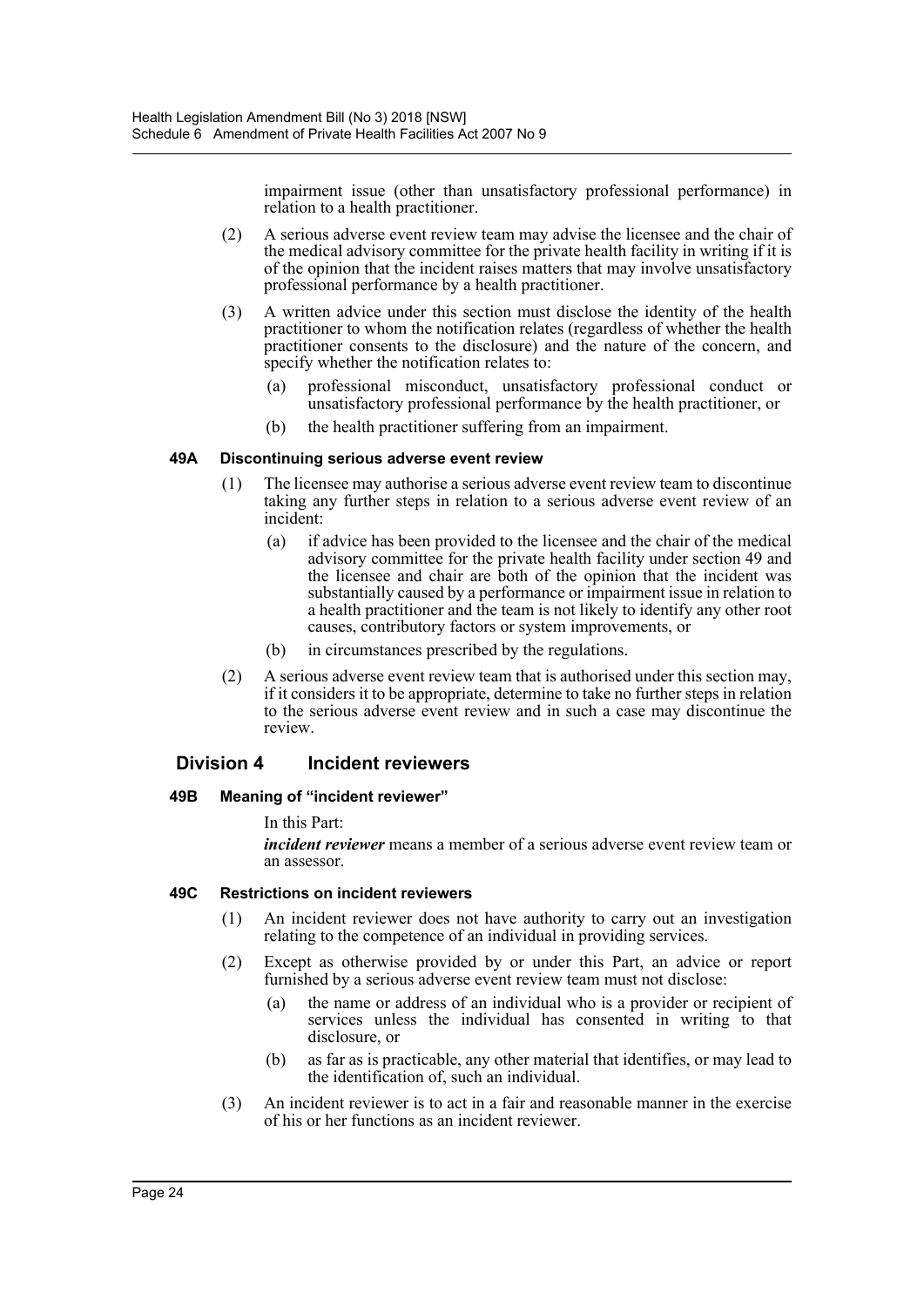#### **49D Disclosure of information**

A person who is or was an incident reviewer must not make a record of, or divulge or communicate to any person, any information acquired by the person as such a reviewer, except:

- (a) for the purpose of exercising the functions of an incident reviewer, or
- (b) for the purpose of any advice provided as an incident reviewer, or
- (c) for the purpose of any advice or report under this Part, or
- (d) in accordance with the regulations.

Maximum penalty: 50 penalty units.

#### **49E Information not to be given in evidence**

- (1) A person is neither competent nor compellable to produce any document or disclose any communication (or to disclose any information that the person obtained from any such document or communication) to a court, tribunal, board, person or body if the document was prepared, or the communication was made, for the dominant purpose of the exercise of a function under this Part by an incident reviewer.
- (2) This section does not apply to a requirement made:
	- (a) in proceedings in respect of any act or omission by an incident reviewer, or
	- (b) by a person or body who has been approved by the Secretary to carry out a review or audit of an assessment or review by an incident reviewer.

#### **49F Advice and reports not to be admitted in evidence**

- (1) Evidence as to the contents of an advice or report of an incident reviewer cannot be adduced or admitted in any proceedings.
- (2) Subsection (1) does not apply to proceedings in respect of any act or omission by an incident reviewer.

#### **49G Personal liability of incident reviewers**

- (1) Anything done by an incident reviewer or any person acting under the direction of an incident reviewer, in good faith for the purposes of the exercise of the incident reviewer's functions, does not subject the incident reviewer or person personally to any action, liability, claim or demand.
- (2) Without limiting subsection (1), an incident reviewer has qualified privilege in proceedings for defamation in respect of:
	- (a) any statement made orally or in writing in the exercise of the functions of an incident reviewer, or
	- (b) the contents of any advice or report or other information published by an incident reviewer.
- (3) An incident reviewer is, and is entitled to be, indemnified in respect of any costs incurred in defending proceedings in respect of a liability against which the reviewer is protected by this section by the licensee in respect of the incident for which the incident reviewer was appointed.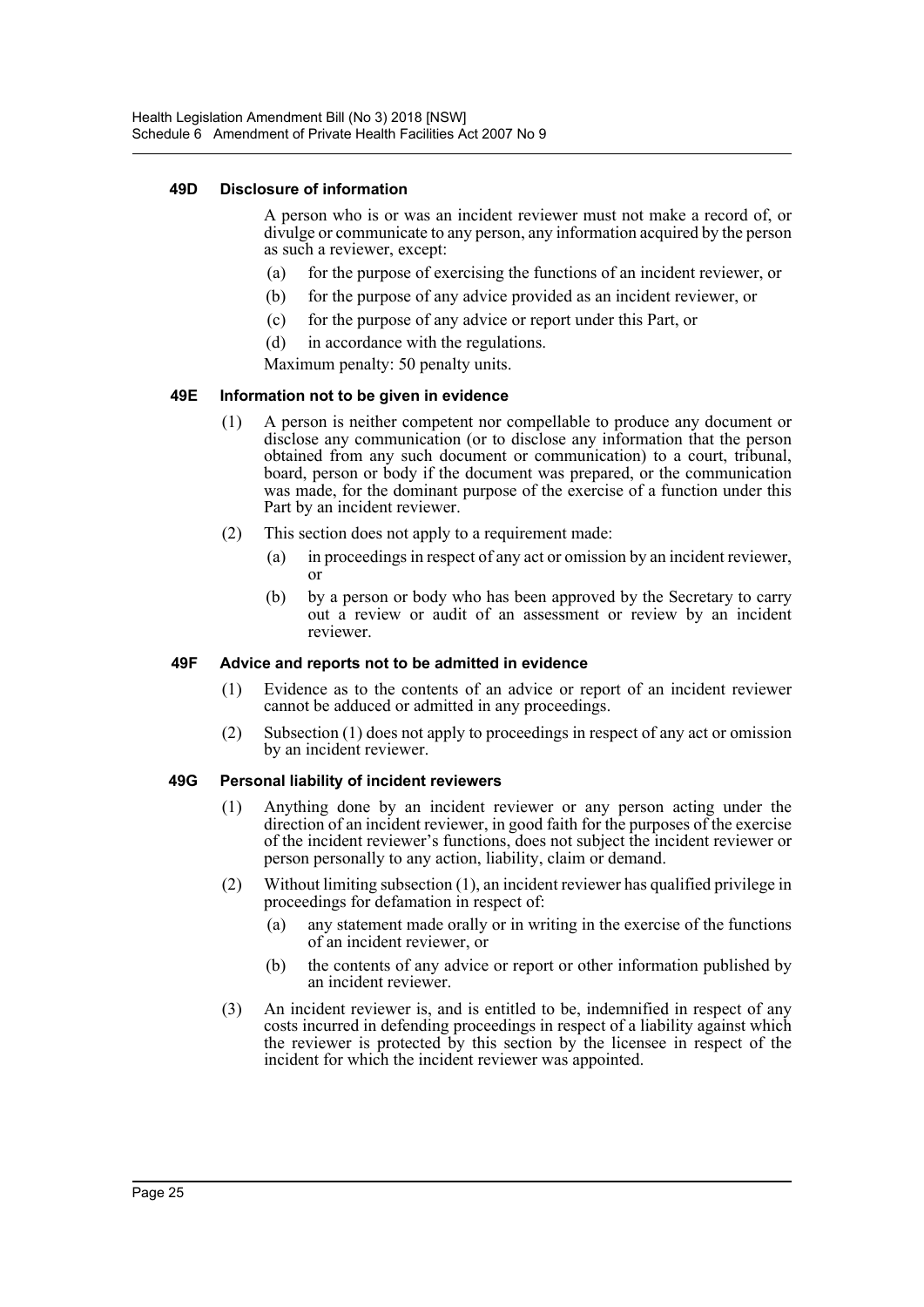# **Division 5 Miscellaneous**

#### **49H Regulations for purposes of Part**

The regulations may make provision for or with respect to the following:

- (a) the appointment of persons as members of a serious adverse event review team or as assessors,
- (b) the functions of incident reviewers and the manner in which they are to exercise those functions,
- (c) the procedures of a preliminary risk assessment or a serious adverse event review,
- (d) permitting or requiring incident reviewers or a licensee to make specified information (including personal information and health information) available to the public,
- (e) permitting or requiring incident reviewers to furnish reports concerning their activities to the Minister, the Secretary or licensees,
- (f) the carrying out of reviews or audits of any preliminary risk assessment or serious adverse event review,
- (g) the notification by a licensee of incidents to persons or bodies who may be required to exercise functions under this Part or Part 2A of the *Health Administration Act 1982*,
- (h) the exchange of information between a licensee and persons or bodies who may be required to exercise functions under this Part or Part 2A of the *Health Administration Act 1982* for the purposes of the exercise of those functions.

#### **[2] Schedule 4 Savings, transitional and other provisions**

Insert after Part 3:

# **Part 4 Provisions consequent on enactment of Health Legislation Amendment Act (No 3) 2018**

# **26 Definitions**

In this Part:

*amending Act* means the *Health Legislation Amendment Act (No 3) 2018*. *RCA team* means a root cause analysis team.

#### **27 Existing incidents**

Part 4 of this Act, as substituted by the amending Act, extends to an incident that occurred before the commencement of that Part.

#### **28 Existing root cause analysis teams**

Despite clause 27, Part 4 of this Act, as substituted by the amending Act, does not extend to an incident if an RCA team has been appointed in relation to the incident before the commencement of that Part and, in such a case, Part 4, as in force immediately before its substitution by the amending Act, continues to apply to and in respect of the RCA team.

#### **29 Disclosure of information**

Section 49D extends to a person who was a member of an RCA team before the commencement of that section in the same way as it applies to an incident